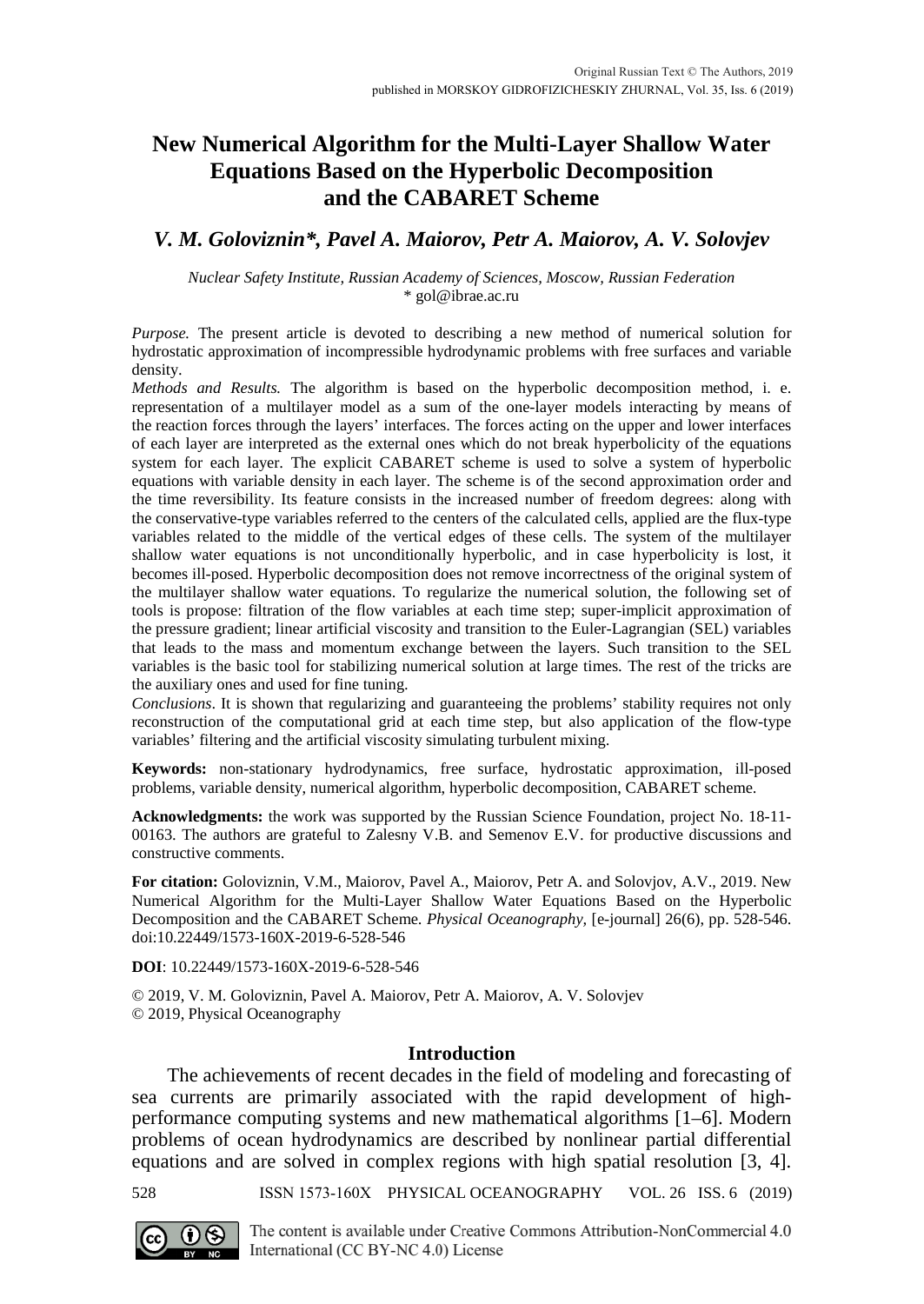In many cases, these problems are not classical and require the development of special methods for their spatial approximation, as well as methods for solving by time, including explicit, implicit and splitting schemes [1, 2, 5].

One of the main advantages of using explicit schemes is their efficient parallelization on multi-core computing platforms. In order to solve prognostic problems, the gain due to the efficiency of parallelization often exceeds the loss due to a decrease in the time step.

For modeling the hydrodynamics of the seas and oceans, the multilayer hydrostatic approximation is widely used. Despite the rich history of development and a large number of numerical implementations, the task of further improving computational algorithms for the equations of multilayer hydrodynamics with a free surface remains relevant [7, 8].

The equations of multilayer shallow water are not unconditionally hyperbolic [9, 10]. This leads to the fact that the initial-boundary value problem in the process of its solving becomes incorrect and the algorithms for solving unconditionally hyperbolic equations lose stability \*. It is considered that the loss of hyperbolicity occurs with the development of Kelvin – Helmholtz instability at the layer interfaces [11]. In these cases, an intense exchange of mass and momentum between the layers should occur, which is forbidden in the classical multilayer approximation [8]. This disadvantage can be eliminated by the inclusion of the socalled turbulent viscosity in multilayer equations. It often depends on the parameters of the calculated current and contains empirical parameters setting to various types of currents [12, 13]. The disadvantage of this approach is the critical dependence of the calculation results on the calculator experience.

Another approach to the solution of this problem is to modify the classical equations of multilayer shallow water – to remove the prohibition of mass and momentum exchange between layers [14, 15]. In fact, this means a transition from the Lagrangian description of the vertical motion of the layer boundaries to the mixed Euler-Lagrangian description [16]. In this case, the fluxes of mass and momentum arise between the layers, which regularize the problem.

When implementing this approach, we use the method of splitting into the physical processes. Firstly, the values of physical variables on a new time layer are calculated according to the classical equations of multilayer shallow water with a density variable in each layer. Secondly, the predetermined vertical coordinates of the boundaries of layers are specified and the exchanges of mass and momentum fluxes that arise between them are found. When constructing the prescribed vertical boundaries of the layers, it is assumed that the upper layer with a free boundary remains Lagrangian and the lower one remains motionless. If the coordinates of the intermediate boundaries for each vertical are proportional to each other, then such computational grids can be called sigma-coordinate [1, 17]. Other oftenly used in oceanology is z-coordinate, when the boundaries of all layers, except for the upper one, remain motionless [1, 17].

For the numerical solution of the classical equations of multilayer shallow water with different layer densities, many algorithms that have their own advantages and disadvantages [18, 19] were developed. Usually, computational algorithms are based on the finite volume method, and some variant of downstream transferring of the values is used to calculate convective flows [20].

*<sup>\*</sup>* Kabanikhin, S.I., 2009. *Inverse and Ill-Posed Problems*. Novosibirsk: Siberian Scientific Publishing House, 457 p.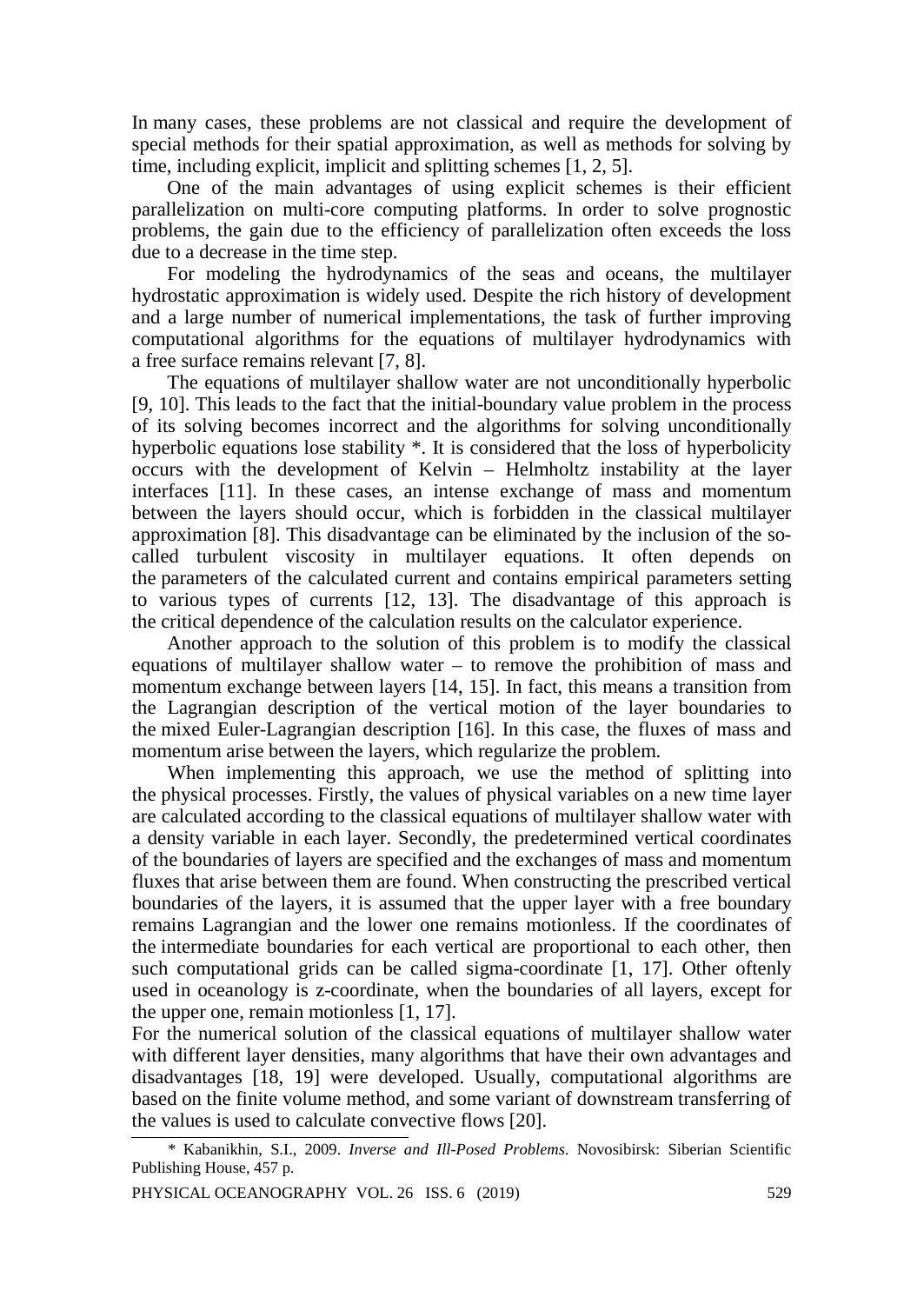It should be noted that classical methods based on solving the Riemann Problem for one layer shallow water [21] are not applicable in the multilayer case. This is due to the fact that the Riemann Problem in the multilayer case does not have a simple solution.

In the proposed new numerical technique, at the first stage of splitting by extrapolation of local Riemannian invariants horizontal fluxes are calculated, as is done in CABARET scheme [6]. For this, the multilayer model is represented as the sum of single-layer (hyperbolic decomposition) ones interacting by means of reaction forces applied to the interface. For each of the single-layer models, CABARET scheme with nonlinear flux correction based on the maximum principle is recorded [22]. In this case, the incompressibility condition and the laws of mass and momentum conservation are satisfied. As a result (in a new time layer) there are flux and conservative variables without taking into account the exchange of mass and momentum between the layers. Since this task is incorrect, new flux variables undergo filtering that does not violate conservation laws. The resulting algorithm has a second order of approximation and has the well-balance property – to maintain resting state over any bottom relief at a constant density [23].

At the second stage of splitting into physical processes the vertical boundaries of the layers are set and the fluxes between the layers are calculated.

In order to expand the stability domain of the algorithm, two procedures are used that lower the order of approximation in time to the first. This is the inclusion of linear viscosity, which leads to the fastest attenuation of the highest frequency harmonic itself [24], and the super implicit approximation of the pressure gradient [25].

## **Equations of single-layer shallow water with variable density, with regard to external pressure and bottom relief**

In the case of one spatial measurement, we write out the integral conservation (balances) laws for an arbitrary subdomain  $x \in [x_1, x_2]$  (Fig. 1). We introduce the following notation:

$$
V = \int_{x_1}^{x_2} h dx, M = \int_{x_1}^{x_2} \rho h dx, \Pi = \int_{x_1}^{x_2} \rho u h dx, h = H - B,
$$

where *V* is an area occupied by liquid; *M* is a mass;  $\Pi$  is momentum  $H(x, t)$  is a free surface;  $B(x)$  is a bottom relief;  $h(x, t)$  is a layer thickness;  $\rho(x, t)$  is a density;  $u(x, t)$  is horizontal velocity of liquid.

The equation for variation of the area occupied by the liquid has the following form

$$
\frac{\partial V}{\partial t} = \frac{\partial}{\partial t} \int_{x_1}^{x_2} h dx = -uh\Big|_{x_2} + uh\Big|_{x_1} = -\int_{x_1}^{x_2} \frac{\partial h u}{\partial x} dx.
$$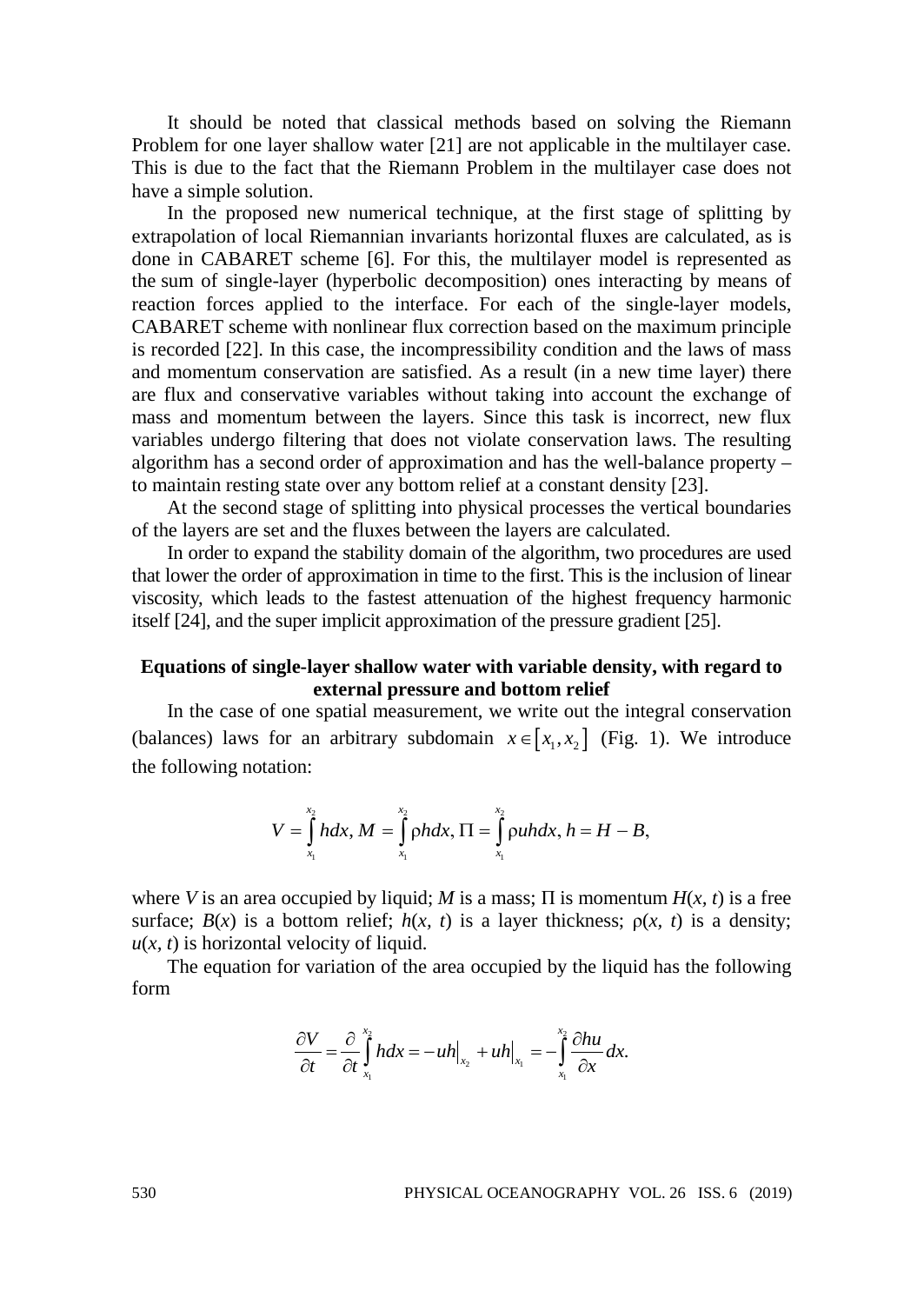

Fig. 1. One-layer model

The variation of mass and momentum is described respectively by the equations

$$
\frac{\partial M}{\partial t} = \frac{\partial}{\partial t} \int_{x_1}^{x_2} \rho h dx = -\rho u h \Big|_{x_2} + \rho u h \Big|_{x_1} = -\int_{x_1}^{x_2} \frac{\partial \rho h u}{\partial x} dx,
$$
  

$$
\frac{\partial \Pi}{\partial t} = \frac{\partial}{\partial t} \int_{x_1}^{x_2} \rho u h dx = -\left(\rho u^2 h + \rho g h^2 / 2 + P_{\tau} h\right) \Big|_{x_2} + \left(\rho u^2 h + \rho g h^2 / 2 + P_{\tau} h\right) \Big|_{x_1} -
$$

$$
-\int_{x_1}^{x_2} P_{\tau} \frac{\partial B}{\partial x} dx + \int_{x_1}^{x_2} P_{\tau} \frac{\partial H}{\partial x} dx.
$$

Here *g* is a free fall acceleration;  $P_T$  is a pressure on a free surface;  $P_B = P_T + \rho gh$ is a pressure on the bottom.

The corresponding conservation laws in differential form follow from the given integral equations:

$$
\frac{\partial h}{\partial t} + \frac{\partial hu}{\partial x} = 0, \quad \frac{\partial \rho h}{\partial t} + \frac{\partial \rho hu}{\partial x} = 0,
$$

$$
\frac{\partial \rho uh}{\partial t} + \frac{\partial \rho hu^2}{\partial x} + \frac{g}{2} \frac{\partial \rho h^2}{\partial x} + \frac{\partial P_r h}{\partial x} = F = P_r \frac{\partial H}{\partial x} - P_\beta \frac{\partial B}{\partial x}.
$$

After some transformations these equations can be represented as

$$
\frac{\partial \vec{\varphi}}{\partial t} + \mathbf{A} \times \frac{\partial \vec{\varphi}}{\partial x} = \vec{d}, \, \vec{\varphi} = (h, \rho, u)^T, \, \vec{d} = (0, 0, F/\rho h),
$$

where

$$
\mathbf{A} = \begin{pmatrix} u & 0 & h \\ 0 & u & 0 \\ P_B(\rho h)^{-1} & \frac{gh}{2\rho} \frac{\partial \rho}{\partial x} & u \end{pmatrix}, \quad F = P_T \frac{\partial H}{\partial x} - P_B \frac{\partial B}{\partial x} - h \frac{\partial P_T}{\partial x}.
$$

All matrix **A** eigenvalues are valid:

$$
\lambda_1 = u + c, \quad \lambda_2 = u - c, \quad \lambda_3 = u, \quad c = \sqrt{P_B / \rho},
$$

whence the so-called characteristic form of the initial equations follows: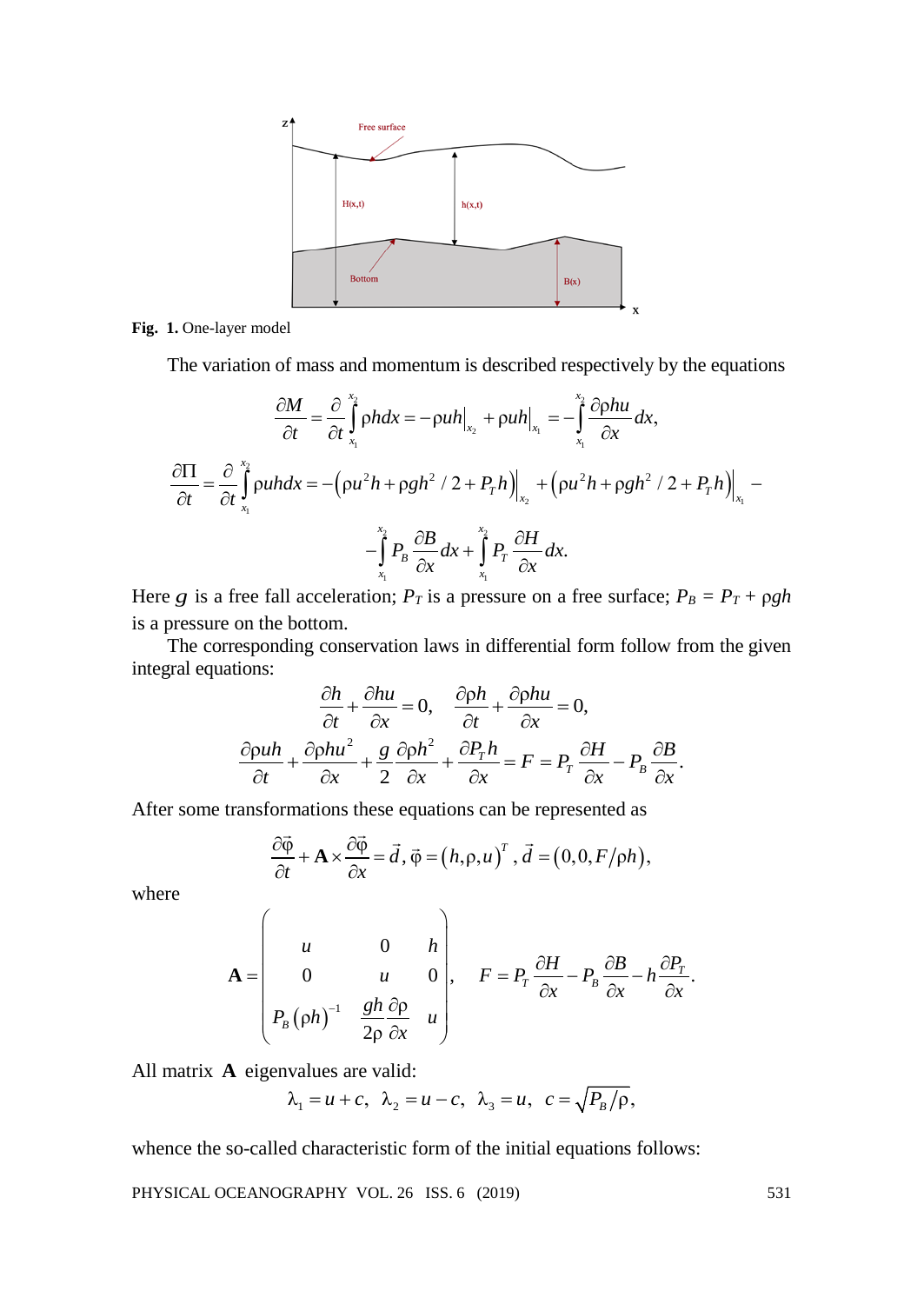$$
\left(\frac{\partial u}{\partial t} + \frac{c}{h}\frac{\partial h}{\partial t} + \frac{gh}{2\rho c}\frac{\partial \rho}{\partial t}\right) + \left(u + c\right)\left(\frac{\partial u}{\partial x} + \frac{c}{h}\frac{\partial h}{\partial x} + \frac{gh}{2\rho c}\frac{\partial \rho}{\partial x}\right) = \left(F/\rho h\right),
$$
\n
$$
\left(\frac{\partial u}{\partial t} - \frac{c}{h}\frac{\partial h}{\partial t} - \frac{gh}{2\rho c}\frac{\partial \rho}{\partial t}\right) + \left(u - c\right)\left(\frac{\partial u}{\partial x} - \frac{c}{h}\frac{\partial h}{\partial x} - \frac{gh}{2\rho c}\frac{\partial \rho}{\partial x}\right) = \left(F/\rho h\right),
$$
\n
$$
\frac{\partial \rho}{\partial t} + u\frac{\partial \rho}{\partial x} = 0.
$$

### **Equations of multilayer shallow water with variable density with regard to external pressure and bottom relief**

The equations of multilayer shallow water with variable density in the absence of mass and momentum exchange between the layers can be represented as the sum of single-layer equations connected by pressure and reaction forces affecting the interface (Fig. 2):

$$
\frac{\partial h_k}{\partial t} + \frac{\partial (hu)_k}{\partial x} = 0, \qquad \frac{\partial \rho_k h_k}{\partial t} + \frac{\partial (\rho hu)_k}{\partial x} = 0,
$$
\n
$$
\frac{\partial (\rho hu)_k}{\partial t} + \frac{\partial (\rho hu^2)_k}{\partial x} + \frac{g}{2} \frac{\partial (\rho h^2)_k}{\partial x} + \frac{\partial (h_k P_k)}{\partial x} + P_{k+1} \frac{\partial Z_{k+1}}{\partial x} - P_k \frac{\partial Z_k}{\partial x} = 0, \quad (1)
$$
\n
$$
k = 1, ..., N, \quad Z_1 = H, \quad Z_{N+1} = B, \quad h_k = Z_k - Z_{k+1}, \quad P_{k+1} = P_k + g \rho_k h_k.
$$

Here  $k$  is a layer number counted from the free surface;  $Z_k$  is the coordinates of the upper boundary of the layer;  $P_1 = P_T$  is an external pressure on a free surface  $Z_1$ . The so-called simple form of the system of equations (1) will have the form:

$$
\frac{\partial \vec{\psi}}{\partial t} + \mathbf{G} \times \frac{\partial \vec{\psi}}{\partial x} = \vec{D}, \quad \vec{\psi} = (h_1, \dots, h_N, \rho_1, \dots, \rho_N, u_1, \dots, u_N)^T,
$$

where **G** is a matrix of  $N \times N$  dimensions and  $\vec{D}$  is some right part. It is known well that already at  $N = 2$  the matrix **G** can have complex roots and the system will not be unconditionally hyperbolic [9], which gives rise to known computational difficulties. For a larger number of layers the situation is exacerbated. Already in the presence of two layers the calculation of the eigenvalues of the matrix  $(4 \times 4)$  is a rather difficult task. With a large number of layers it becomes practically insoluble and the direct use of balance-characteristic methods [23] is impossible. For overcoming this difficulty we use a technique that we will call the hyperbolic decomposition of the problem.





PHYSICAL OCEANOGRAPHY VOL. 26 ISS. 6 (2019)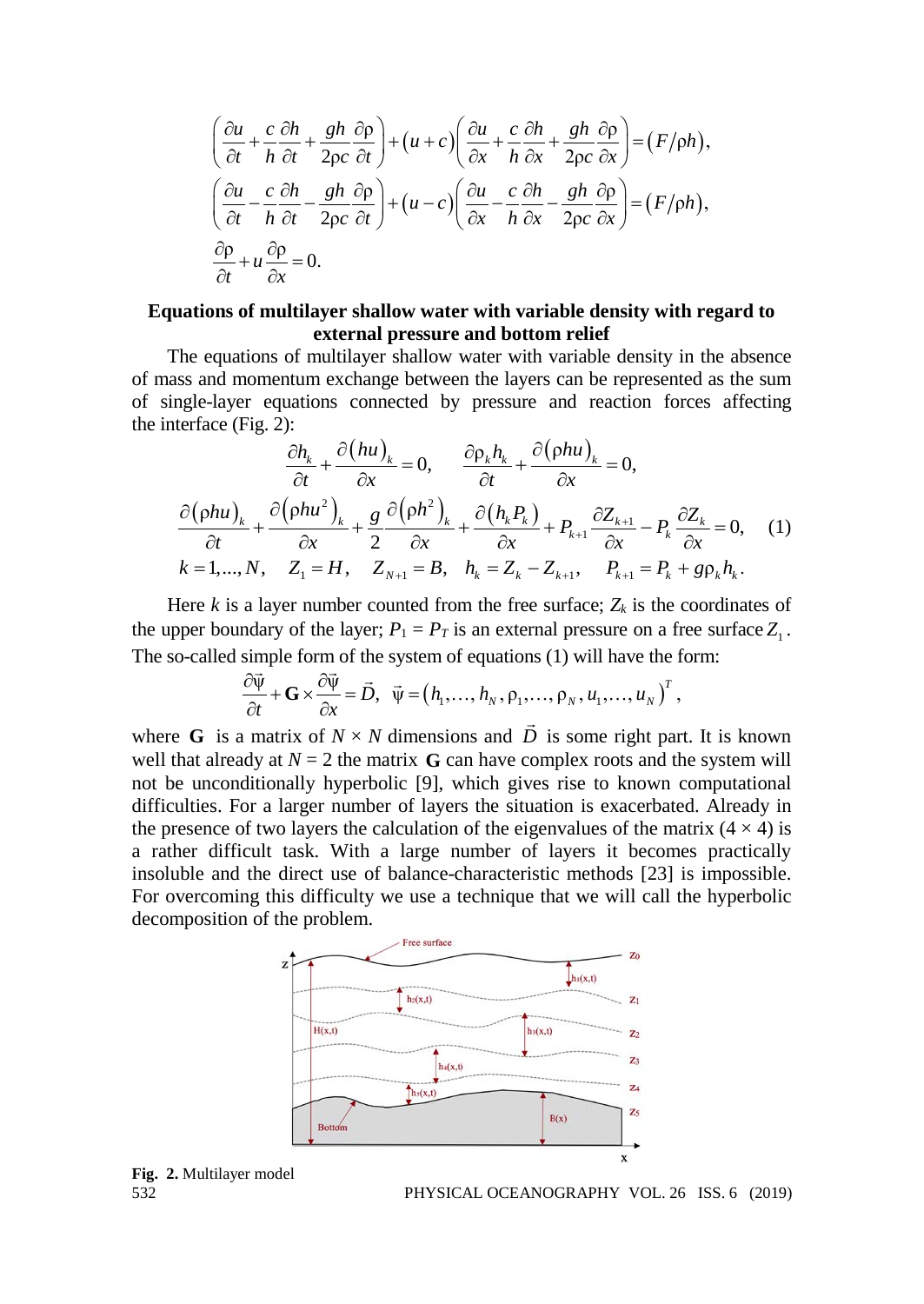If we consider the forces affecting the interface to be external, then (1) can be represented as:

$$
\frac{\partial \vec{\varphi}_k}{\partial t} + \mathbf{A}_k \times \frac{\partial \vec{\varphi}_k}{\partial x} = \vec{d}_k, \vec{\varphi}_k = (h_k, \rho_k, u_k)^T, \vec{d}_k = (0, 0, F_k/\rho_k h_k), k = 1, ..., N,
$$

where

$$
\mathbf{A}_{k} = \begin{pmatrix} u_k & 0 & h_k \\ 0 & u_k & 0 \\ P_{k+1}(\rho h)_k^{-1} & \frac{gh_k}{2\rho_k} & u_k \end{pmatrix}, \quad F_k = P_k \frac{\partial Z_k}{\partial x} - P_{k+1} \frac{\partial Z_{k+1}}{\partial x} - h_k \frac{\partial P_k}{\partial x},
$$

which leads to a system of independent characteristic equations:

$$
\begin{split}\n&\left(\frac{\partial u_k}{\partial t} + \frac{c_k}{h_k}\frac{\partial h_k}{\partial t} + \frac{gh_k}{2\rho_k c_k}\frac{\partial \rho_k}{\partial t}\right) + \left(u_k + c_k\right)\left(\frac{\partial u_k}{\partial x} + \frac{c_k}{h_k}\frac{\partial h_k}{\partial x} + \frac{gh_k}{2\rho_k c_k}\frac{\partial \rho_k}{\partial x}\right) = \left(F_k/\rho_k h_k\right), \\
&\left(\frac{\partial u_k}{\partial t} - \frac{c_k}{h_k}\frac{\partial h_k}{\partial t} - \frac{gh_k}{2\rho_k c_k}\frac{\partial \rho_k}{\partial t}\right) + \left(u_k - c_k\right)\left(\frac{\partial u_k}{\partial x} - \frac{c_k}{h_k}\frac{\partial h_k}{\partial x} - \frac{gh_k}{2\rho_k c_k}\frac{\partial \rho_k}{\partial x}\right) = \left(F_k/\rho_k h_k\right),\n\end{split}
$$
\n
$$
\frac{\partial \rho_k}{\partial t} + u_k \frac{\partial \rho_k}{\partial x} = 0.
$$

This makes it possible to use algorithms that have proven themselves in the single-layer case for the numerical solution of a complete system of multilayer equations. The incorrectness of the complete system will not disappear and will manifest itself in high-frequency distortion of the boundaries. Using special filters the distortion can be significantly reduced while maintaining the approximation order and without violating the conservation laws.

### **CABARET scheme for the layered solution of the equations of multilayer shallow water**

We cover the domain of the problem solution with an uneven computational grid with  $x_i$ ,  $i = 1$ ,  $N_x$  coordinates of the nodes. In the nodes at the initial moment of time we set the vertical coordinates of  $\eta_k$  *i*, layers:

$$
(Z_k^0)_i = \eta_{k,i}, (Z_1^0)_i = H_i^0, (Z_{N+1}^0)_i = B_i, i = 1,...,N_x.
$$

The constant coordinates of the nodes along the *x* axis and the time-dependent vertical coordinates of  $Z_{k,i}^n$  layers determine the computational grid on the  $(x, z)$ plane.

Two types of variables are used in the CABARET scheme: flux and conservative [22] ones. Flux variables refer to the midpoints of the vertical faces of computational cells, conservative ones – to their centers. Flux variables related to the layer with the number *k* will be denoted as  $\rho_{k,i}^n, u_{k,i}^n, h_{k,i}^n = Z_{k,i}^n - Z_{k+1,i}^n$ ,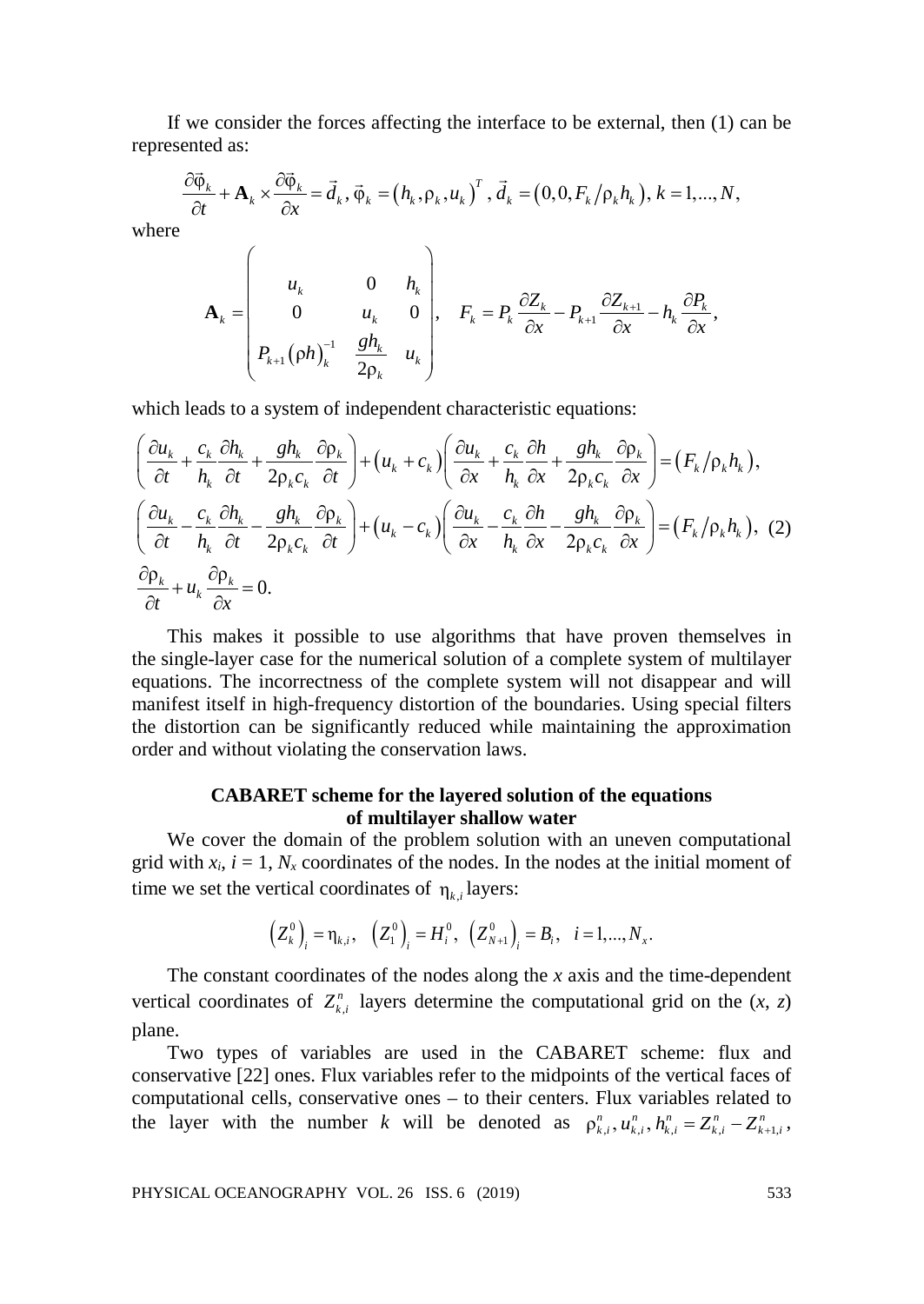conservative – as  $\rho_{k,i+1/2}^n, u_{k,i+1/2}^n, h_{k,i+1/2}^n$ . At the initial moment flux variables are set. Conservative variables are determined by flux ones as follows:

$$
\rho_{k,i+1/2}^0 = 0,5(\rho_{k,i}^0 + \rho_{k,i+1}^0), \quad u_{k,i+1/2}^0 = 0,5(u_{k,i}^0 + u_{k,i+1}^0),
$$
  
\n
$$
h_{k,i+1/2}^0 = 0,5(h_{k,i}^0 + h_{k,i+1}^0).
$$

The computational algorithm consists of the following elements: calculation of conservative variables on an intermediate time layer according to conservative finite-volume schemes (phase *1*); calculation of flux variables on a new time layer by extrapolation of local Riemann invariants (phase *2*); calculation of conservative variables on a new layer using finite-volume schemes (phase *3*).

**Phase** *1.* In order to calculate the intermediate conservative variables, we use:

$$
\frac{h_{C,k}^{n+1/2} - h_{C,k}^n}{\tau/2} + \frac{(hu)_{R,k}^n - (hu)_{L,k}^n}{\Delta x} = 0,
$$
\n
$$
\frac{(\rho h)_{C,k}^{n+1/2} - (\rho h)_{C,k}^n}{\tau/2} + \frac{(\rho hu)_{R,k}^n - (\rho hu)_{L,k}^n}{\Delta x} = 0,
$$
\n
$$
\frac{(\rho hu)_{C,k}^{n+1/2} - (\rho hu)_{C,k}^n}{\tau/2} + \frac{(\rho hu^2)_{R,k}^n - (\rho hu^2)_{L,k}^n}{\Delta x} + \frac{(h_k P_{k+1/2})_R^n - (h_k P_{k+1/2})_L^n}{\Delta x} + \frac{P_{R,k+1}^n + P_{L,k+1}^n}{2} \frac{Z_{R,k+1}^n - Z_{L,k+1}^n}{\Delta x} - \frac{P_{R,k}^n + P_{L,k}^n}{2} \frac{Z_{R,k}^n - Z_{L,k}^n}{\Delta x} = 0,
$$

where  $P_{k+1/2} = (P + 0.5\rho g h)_k$ . These equations have the first order of approximation in time and the second in spatial variable.

**Phase** *2***.** In order to find new flux variables, a linearized system of characteristic equations (2), which can be written in the following form, is used:

$$
\begin{split}\n&\left(\frac{\partial u_k}{\partial t} + \left[\frac{c_k}{h_k}\right]_{i+1/2}^{n+1/2} \frac{\partial h_k}{\partial t} + \left[\frac{gh_k}{2\rho_k c_k}\right]_{i+1/2}^{n+1/2} \frac{\partial \rho_k}{\partial t}\right) + \right. \\
&+ \left[\left(u_k + c_k\right)\right]_{i+1/2}^{n+1/2} \left(\frac{\partial u_k}{\partial x} + \left[\frac{c_k}{h_k}\right]_{i+1/2}^{n+1/2} \frac{\partial h_k}{\partial x} + \left[\frac{gh_k}{2\rho_k c_k}\right]_{i+1/2}^{n+1/2} \frac{\partial \rho_k}{\partial x}\right] = \left[\left(F_k/\rho_k h_k\right)\right]_{i+1/2}^{n+1/2}, \\
&\left(\frac{\partial u_k}{\partial t} - \left[\frac{c_k}{h_k}\right]_{i+1/2}^{n+1/2} \frac{\partial h_k}{\partial t} - \left[\frac{gh_k}{2\rho_k c_k}\right]_{i+1/2}^{n+1/2} \frac{\partial \rho_k}{\partial t}\right) + \right. \\
&+ \left.\left[\left(u_k - c_k\right)\right]_{i+1/2}^{n+1/2} \left(\frac{\partial u_k}{\partial x} - \left[\frac{c_k}{h_k}\right]_{i+1/2}^{n+1/2} \frac{\partial h_k}{\partial x} - \left[\frac{gh_k}{2\rho_k c_k}\right]_{i+1/2}^{n+1/2} \frac{\partial \rho_k}{\partial x}\right] = \left[\left(F_k/\rho_k h_k\right)\right]_{i+1/2}^{n+1/2}, \\
&\frac{\partial \rho_k}{\partial t} + \left[u_k\right]_{i+1/2}^{n+1/2} \frac{\partial \rho_k}{\partial x} = 0,\n\end{split}
$$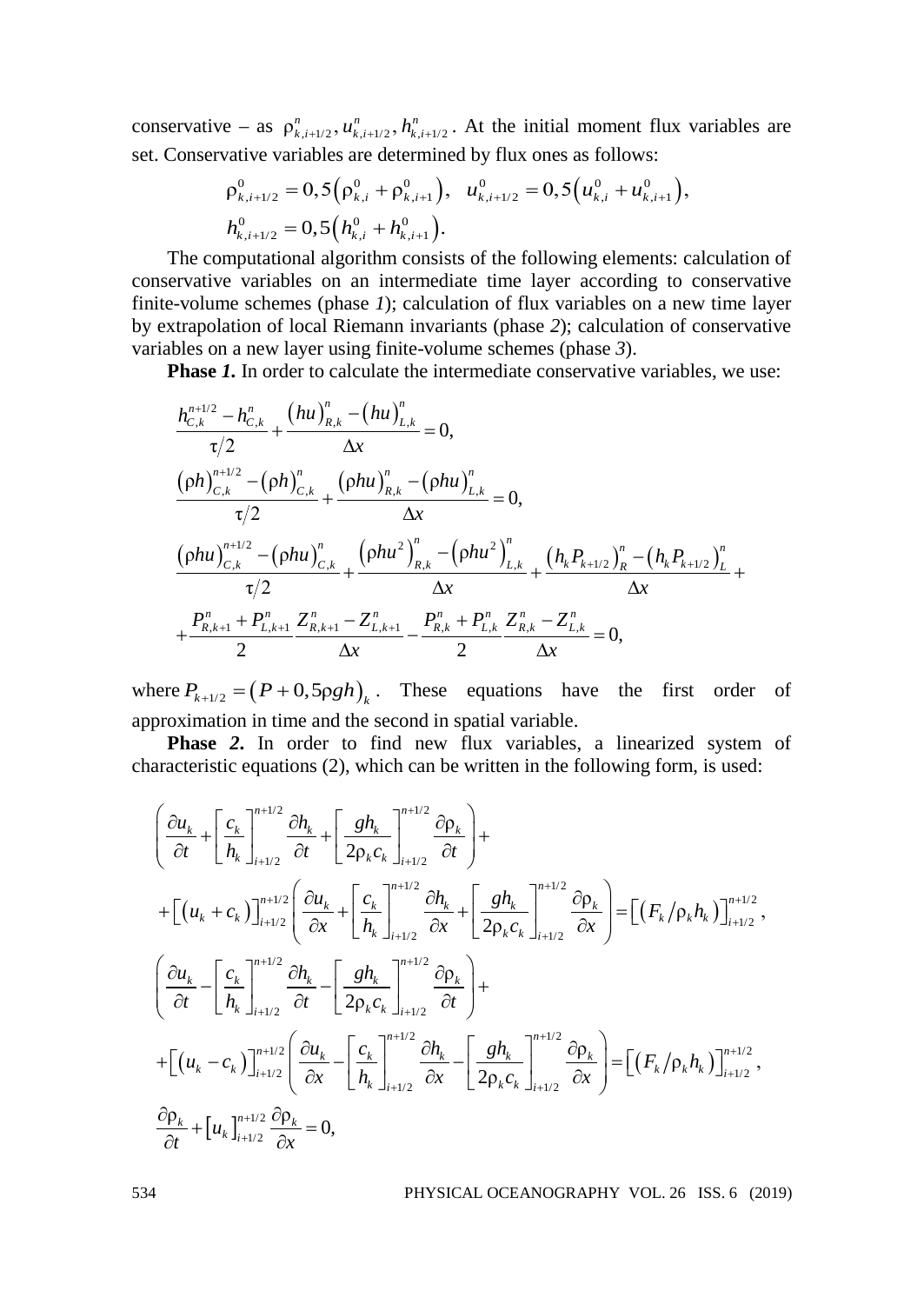which can be written down as

$$
\frac{\partial (I_{1})_{k,i+1/2}}{\partial t} + (\lambda_{1})_{i+1/2}^{n+1/2} \frac{\partial (I_{1})_{k,i+1/2}}{\partial x} = (Q_{1,k})_{i+1/2}^{n+1/2},
$$
\n
$$
\frac{\partial (I_{2})_{k,i+1/2}}{\partial t} + (\lambda_{2})_{i+1/2}^{n+1/2} \frac{\partial (I_{2})_{k,i+1/2}}{\partial x} = (Q_{2,k})_{i+1/2}^{n+1/2},
$$
\n
$$
\frac{\partial (I_{3})_{k,i+1/2}}{\partial t} + (\lambda_{3})_{i+1/2}^{n+1/2} \frac{\partial (I_{3})_{k+1/2}}{\partial x} = (Q_{3,k})_{i+1/2}^{n+1/2},
$$
\n(3)

where

$$
\left(\lambda_{1}\right)_{i+1/2}^{n+1/2} = \left(u_{k} + c_{k}\right)_{i+1/2}^{n+1/2}, \quad \left(\lambda_{2}\right)_{i+1/2}^{n+1/2} = \left(u_{k} - c_{k}\right)_{i+1/2}^{n+1/2}, \quad \left(\lambda_{3}\right)_{i+1/2}^{n+1/2} = \left(u_{k}\right)_{i+1/2}^{n+1/2},
$$
\n
$$
\left(Q_{1,k}\right)_{i+1/2}^{n+1/2} = \left(Q_{2,k}\right)_{i+1/2}^{n+1/2} = \left[\left(F_{k}/\rho_{k}h_{k}\right)\right]_{i+1/2}^{n+1/2}, \quad \left(Q_{3,k}\right)_{i+1/2}^{n+1/2} = 0,
$$

 $(I_1)_{k,i+1/2}, (I_2)_{k,i+1/2}, (I_3)_{k,i+1/2}$  are local Riemann invariants in a cell  $i + 1/2$  of  $k$ layer at time interval  $[t_n, t_{n+1}]$ :

$$
(I_{1})_{k,i+1/2} = u_{k} + G_{i+1/2,k}^{n+1/2} h_{k} + D_{i+1/2,k}^{n+1/2} \rho_{k}, (I_{2})_{k,i+1/2} =
$$
  
\n
$$
= u_{k} - G_{i+1/2,k}^{n+1/2} h_{k} - D_{i+1/2,k}^{n+1/2} \rho_{k}, (I_{3})_{k,i+1/2} = \rho_{k},
$$
  
\n
$$
G_{i+1/2,k}^{n+1/2} = \left[ \frac{c_{k}}{h_{k}} \right]_{i+1/2}^{n+1/2}, D_{i+1/2,k}^{n+1/2} = \left[ \frac{gh_{k}}{2\rho_{k}c_{k}} \right]_{i+1/2}^{n+1/2}.
$$

Note that at variable density the eigenvalues of  $A_k$  matrix remain the same as with constant density [24], while left eigenvetctors are modified which leads to the appearance of an additional term proportional to the density in local invariants.

The first action of phase *2* consists in calculating the preliminary values of local invariants on a new time layer using the linear extrapolation method taking into account the sign of the characteristic velocity  $(\lambda_m)_{i=1/2}^{n+1/2}$ ,  $m = 1, 2, 3$ :

$$
\left(\tilde{I}_{m}\right)_{k,i+1}^{n+1} = \begin{cases} 2\left(I_{m}\right)_{k,i+1/2}^{n+1/2} - \left(I_{m}\right)_{k,i}^{n} & \text{if } \left(\lambda_{m}\right)_{k,i+1/2}^{n+1/2} > 0 \text{ and } \left(\lambda_{m}\right)_{k,i+3/2}^{n+1/2} \geq 0, \\ 2\left(I_{m}\right)_{k,i+3/2}^{n+1/2} - \left(I_{m}\right)_{k,i+2}^{n} & \text{if } \left(\lambda_{m}\right)_{k,i+3/2}^{n+1/2} < 0 \text{ and } \left(\lambda_{m}\right)_{k,i+1/2}^{n+1/2} \leq 0, \\ \left[\left(I_{m}\right)_{k,i+3/2}^{n+1/2} + \left(I_{m}\right)_{k,i+1/2}^{n+1/2}\right] / 2 & \text{if } \left(\lambda_{m}\right)_{k,i+3/2}^{n+1/2} \times \left(\lambda_{m}\right)_{k,i+1/2}^{n+1/2} < 0. \end{cases}
$$

The next step consists in the correction of the obtained values in accordance with the maximum principle for equations (3). We calculate the minimum and maximum values of local invariants on the current time layer for each cell: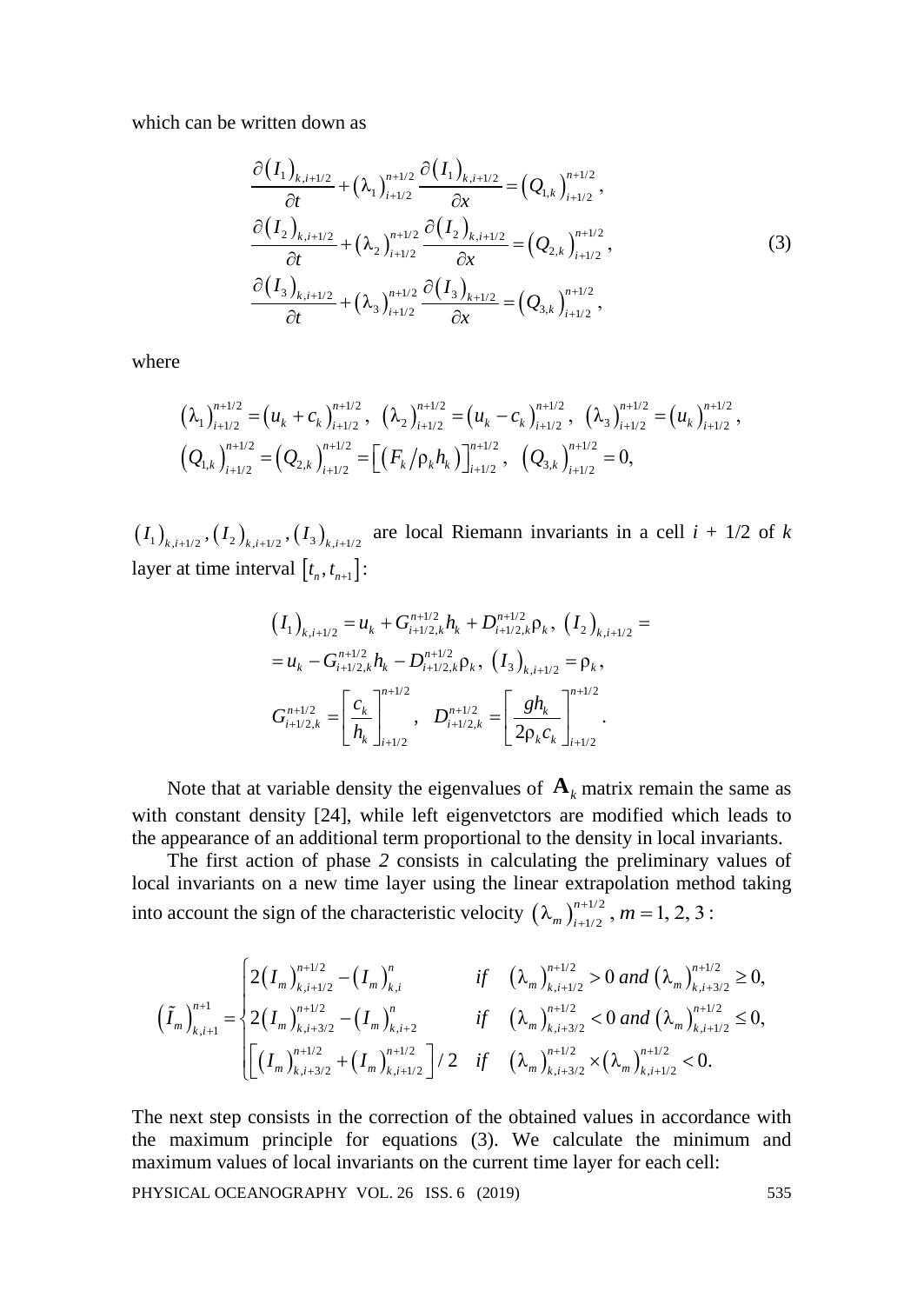$$
\min(I_{m,k})_{i+1/2} = \min \{ \left( I_{m,k}^n \right)_{i+1}, \left( I_{m,k}^n \right)_{i+1/2}, \left( I_{m,k}^n \right)_{i} \},
$$

$$
\max (I_{m,k})_{i+1/2} = \max \{ \left( I_{m,k}^n \right)_{i+1}, \left( I_{m,k}^n \right)_{i+1/2}, \left( I_{m,k}^n \right)_{i} \},
$$

$$
\min (I_{m,k})_{i+1} = \min \{ \min (I_{m,k})_{i+1/2}, \min (I_{m,k})_{i+3/2} \},
$$

$$
\max (I_{m,k})_{i+1} = \max \{ \max (I_{m,k})_{i+1/2}, \max (I_{m,k})_{i+3/2} \}
$$

and the right sides of the transport equations (3) from the known left sides:

$$
\left(Q_{m,k}\right)_{i+1/2}^{n+1/2} = \frac{\left(I_m^{n+1/2}\right)_{k,i+1/2} - \left(I_m^{n}\right)_{k,i+1/2}}{\tau/2} + \left(\lambda_1\right)_{i+1/2}^{n+1/2} \frac{\left(I_m^{n}\right)_{k,i+1} - \left(I_m^{n}\right)_{k,i}}{\Delta x} + O\left(\tau^2\right),
$$
  
\n
$$
m = 1, 2, \left(Q_{3,k}\right)_{i+1/2}^{n+1/2} = 0.
$$

From the transport equations by characteristics (3) it follows that if  $\left( Q_{m,k} \right)_{i+1/2}^{n+1/2}$  $Q_{m,k}$   $\big|_{i=1/2}^{n+1/2}$  values are equal to zero and the Courant – Friedrichs – Lewy number (*CFL*) is less than unity, then the following conditions must be satisfied:

$$
\left(I_{m}\right)_{k,i+1}^{n+1} \in \left[\begin{matrix} \min\left(I_{m,k}\right)_{i+1/2},\max\left(I_{m,k}\right)_{i+1/2} \\ \min\left(I_{m,k}\right)_{i+3/2},\max\left(I_{m,k}\right)_{i+3/2} \end{matrix}\right] \quad \text{if} \quad \left(\lambda_{m}\right)_{k,i+1/2}^{n+1/2} > 0 \text{ and } \left(\lambda_{m}\right)_{k,i+3/2}^{n+1/2} \geq 0, \\ \left[\begin{matrix} \min\left(I_{m,k}\right)_{i+1},\max\left(I_{m,k}\right)_{i+1} \end{matrix}\right] \quad \text{if} \quad \left(\lambda_{m}\right)_{k,i+3/2}^{n+1/2} < 0 \text{ and } \left(\lambda_{m}\right)_{k,i+1/2}^{n+1/2} \leq 0, \\ \left[\begin{matrix} \min\left(I_{m,k}\right)_{i+1},\max\left(I_{m,k}\right)_{i+1} \end{matrix}\right] \quad \text{if} \quad \left(\lambda_{m}\right)_{k,i+3/2}^{n+1/2} < \left(\lambda_{m}\right)_{k,i+1/2}^{n+1/2} < 0. \end{matrix}\right]
$$

For non-zero  $\left( \mathcal{Q}_{\scriptscriptstyle m,k}\right)^{\scriptscriptstyle n+1/2}_{\scriptscriptstyle i+1/2}$  $Q_{m,k}$   $\bigg|_{i+1/2}^{n+1/2}$  intervals of permissible values are shifted:

$$
\max (I_{m,k})_{i+1/2} = \max (I_{m,k})_{i+1/2} + \tau (Q_{m,k})_{i+1/2}^{n+1/2},
$$
  

$$
\min (I_{m,k})_{i+1/2} = \min (I_{m,k})_{i+1/2} + \tau (Q_{m,k})_{i+1/2}^{n+1/2}.
$$

Correction of  $\left(\tilde{I}_m\right)_{k,i+1}^{n+1}$  $\tilde{I}_m$ )<sup>n+1</sup> invariants consists in the following: if the preliminary value of  $\left(\tilde{I}_m\right)_{k,i+1}^{n+1}$  $\tilde{I}_m$ )<sup> $^{n+1}_{k,i+1}$  invariant satisfies these inequalities, then the invariant does not change;</sup> if not, it is assigned a value corresponding to the closest boundary of the allowable interval. According to the adjusted values of local invariants on a new time layer from the system of equations

$$
\left(\rho_{k}\right)_{i+1}^{n+1} = \left(I_{3}\right)_{k,i+1}^{n+1},
$$
\n
$$
\left(u_{k}\right)_{i+1}^{n+1} + G_{1,k}^{*}\left(h_{k}\right)_{i+1}^{n+1} + D_{1,k}^{*}\left(\rho_{k}\right)_{i+1}^{n+1} = \left(I_{1}\right)_{k,i+1}^{n+1},
$$
\n
$$
\left(u_{k}\right)_{i+1}^{n+1} - G_{2,k}^{*}\left(h_{k}\right)_{i+1}^{n+1} - D_{2,k}^{*}\left(\rho_{k}\right)_{i+1}^{n+1} = \left(I_{2}\right)_{k,i+1}^{n+1}
$$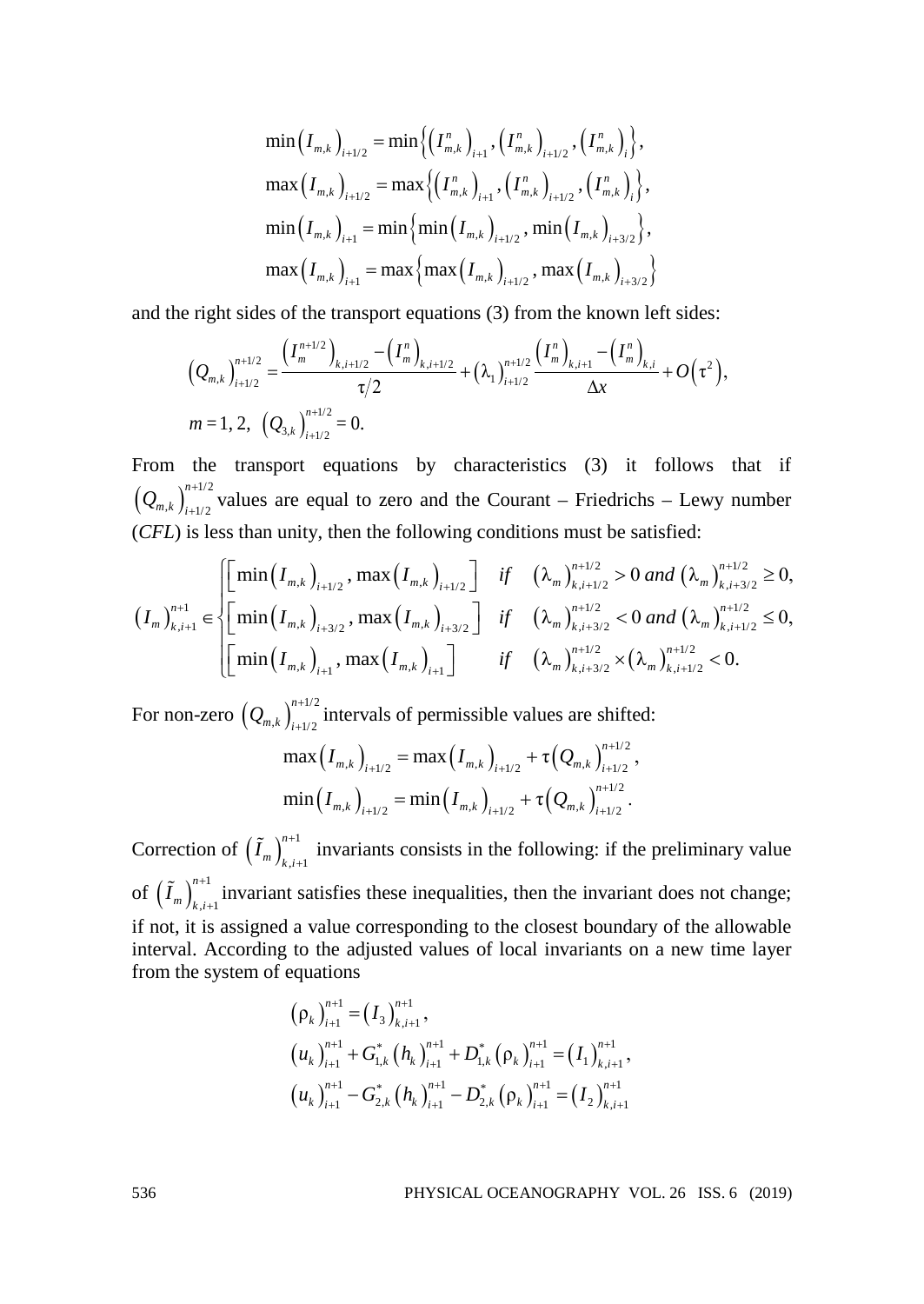new flux variables are calculated:

$$
\left(\rho_{k}\right)_{i+1}^{n+1} = \left(I_{3}\right)_{k,i+1}^{n+1}, \quad \left(u_{k}\right)_{i+1}^{n+1} = \frac{G_{1,k}^{*}\left(\left(I_{2}\right)_{k,i+1}^{n+1} + G_{2,k}^{*}\left(\left(I_{1}\right)_{k,i+1}^{n+1}\right)}{G_{1,k}^{*} + G_{2,k}^{*}},
$$
\n
$$
\left(h_{k}\right)_{i+1}^{n+1} = \frac{\left(\left(I_{1}\right)_{k,i+1}^{n+1} - \left(I_{2}\right)_{k,i+1}^{n+1}\right)}{G_{1,k}^{*} + G_{2,k}^{*}},
$$

where

$$
\left(I_1^*\right)_{k,i+1}^{n+1} = \left(I_1\right)_{k,i+1}^{n+1} - D_{1,k}^*\left(\rho_k\right)_{i+1}^{n+1}, \ \left(I_2^*\right)_{k,i+1}^{n+1} = \left(I_2\right)_{k,i+1}^{n+1} + D_{2,k}^*\left(\rho_k\right)_{i+1}^{n+1},
$$

 $G_{1,k}^*$ ,  $G_{2,k}^*$  take the values:

$$
(G_{m,k}^*, D_{m,k}^*) = \begin{cases} \left(G_{i+1/2,k}^{n+1/2}, D_{i+1/2,k}^{n+1/2}\right) & \text{if } \left(\lambda_m\right)_{k,i+1/2}^{n+1/2} > 0 \text{ and } \left(\lambda_m\right)_{k,i+3/2}^{n+1/2} \ge 0, \\ \left(G_{m,k}^*, D_{m,k}^*\right) = \begin{cases} \left(G_{i+3/2,k}^{n+1/2}, D_{i+3/2,k}^{n+1/2}\right) & \text{if } \left(\lambda_m\right)_{k,i+1/2}^{n+1/2} < 0 \text{ and } \left(\lambda_m\right)_{k,i+3/2}^{n+1/2} \le 0, \\ \left(G_{i+1,k}^{n+1/2}, D_{i+1,k}^{n+1/2}\right) & \text{if } \left(\lambda_m\right)_{k,i+1/2}^{n+1/2} \times \left(\lambda_m\right)_{k,i+3/2}^{n+1/2} \le 0, \\ \text{where } m = 1, 2, G_{i+1,k}^{n+1/2} = \left(G_{i+1/2,k}^{n+1/2} + G_{i+3/2,k}^{n+1/2}\right)/2, D_{i+1,k}^{n+1/2} = \left(D_{i+1/2,k}^{n+1/2} + D_{i+3/2,k}^{n+1/2}\right)/2. \end{cases}
$$

**Filtering of flux variables.** In the areas of hyperbolicity loss, short-wave disturbances are generated. To regularize the solution, the calculated flux variables are filtered:

$$
\begin{split}\n\left(\tilde{u}_{k}\right)_{i}^{n+1} &= \sigma_{u}\left(u_{k}\right)_{i}^{n+1} + \left(1 - \sigma_{u}\right)\left(\overline{u}_{k}\right)_{i}^{n+1}, \left(\overline{u}_{k}\right)_{i}^{n+1} = \left[\left(u_{k}\right)_{i+1}^{n+1} + \left(u_{k}\right)_{i-1}^{n+1}\right]/2, \\
\left(\tilde{\rho}_{k}\right)_{i}^{n+1} &= \sigma_{\rho}\left(\rho_{k}\right)_{i}^{n+1} + \left(1 - \sigma_{\rho}\right)\left(\overline{\rho}_{k}\right)_{i}^{n+1}, \left(\overline{\rho}_{k}\right)_{i}^{n+1} = \left[\left(\rho_{k}\right)_{i+1}^{n+1} + \left(\rho_{k}\right)_{i-1}^{n+1}\right]/2, \\
\left(\tilde{h}_{k}\right)_{i}^{n+1} &= \left(h_{k}\right)_{i}^{n+1} + \left(\Delta\tilde{h}_{k}\right)_{i}^{n+1}, \left(\Delta\tilde{h}_{k}\right)_{i}^{n+1} = \sigma_{h}\left(\Delta h_{k}\right)_{i}^{n+1} + \left(1 - \sigma_{h}\right)\left(\Delta\overline{h}_{k}\right)_{i}^{n+1}, \\
\left(\Delta h_{k}\right)_{i}^{n+1} &= \left(h_{k}\right)_{i}^{n+1} - \left(h_{k}\right)_{i}^{n}, \left(\Delta\overline{h}_{k}\right)_{i}^{n+1} = \left[\left(\Delta h_{k}\right)_{i+1}^{n+1} + \left(\Delta h_{k}\right)_{i-1}^{n+1}\right]/2, \ \sigma_{u}, \ \sigma_{h}, \ \sigma_{\rho} \in [0, 1].\n\end{split} \tag{4}
$$

Regularized thicknesses of the layers determine new values of their levels:

$$
\left(Z_k^{n+1}\right)_i = \left(Z_{k+1}^{n+1}\right)_i + \left(\widetilde{h}_k\right)_i^{n+1}, \left(Z_{N+1}^{n+1}\right)_i = B_i, H_i^{n+1} = \left(Z_1^{n+1}\right)_i, k = 1, ..., N, i = 1, ..., N_x.
$$

It should be noted that nonlinear correction of local invariants does not always occur, but only in the areas of sharp gradients. Filters (4) do not lead to a decrease in the approximation order.

**Phase** *3*. According to the found values of flux variables, the values of conservative variables are found on the new time layer: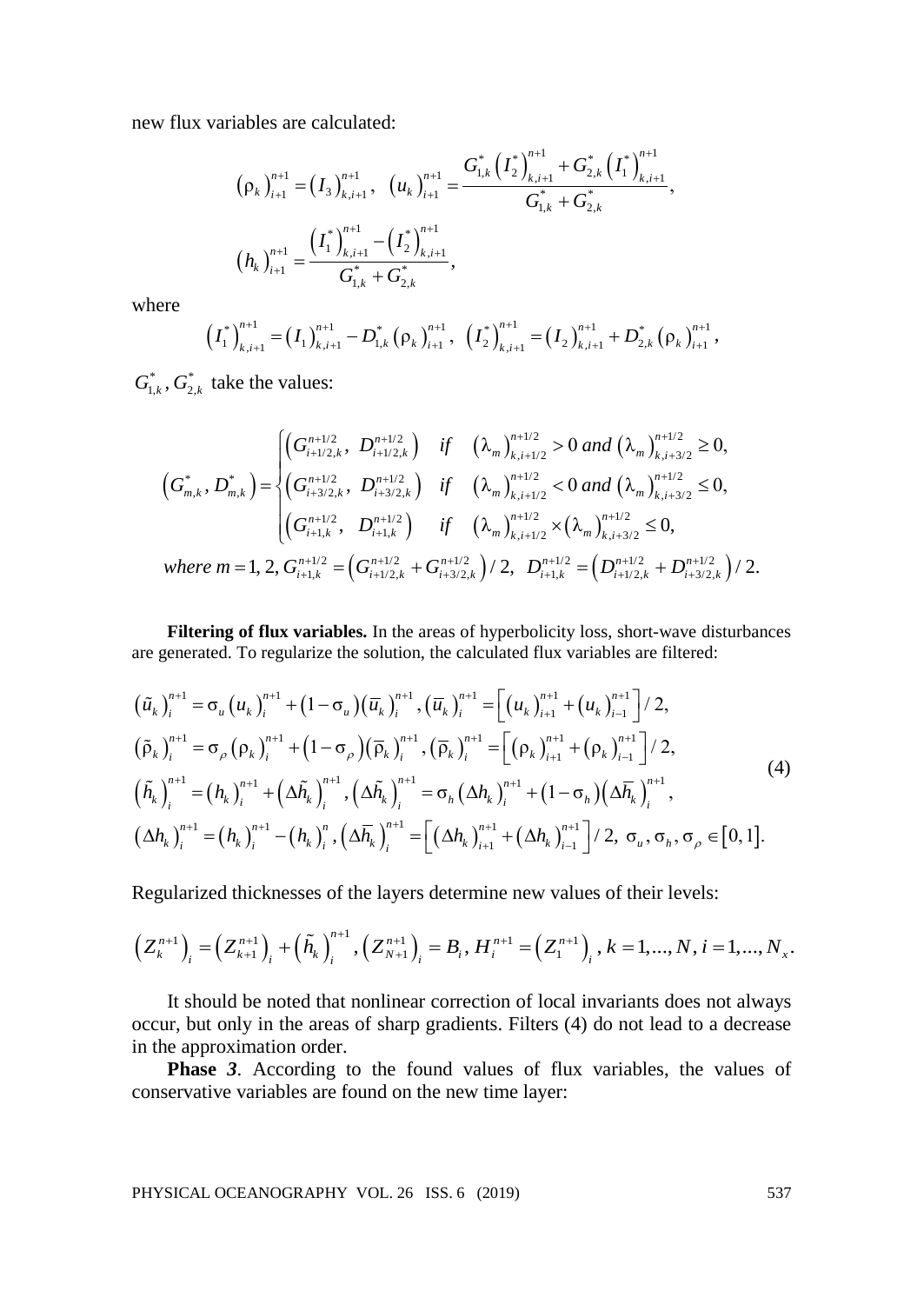$$
\frac{h_{C,k}^{n+1} - h_{C,k}^{n+1/2}}{\tau/2} + \frac{(hu)_{R,k}^{n+1} - (hu)_{L,k}^{n+1}}{\Delta x} = 0,
$$
\n
$$
\frac{(\rho h)_{C,k}^{n+1} - (\rho h)_{C,k}^{n+1/2}}{\tau/2} + \frac{(\rho hu)_{R,k}^{n+1} - (\rho hu)_{L,k}^{n+1}}{\Delta x} = 0,
$$
\n
$$
\frac{(\rho hu)_{C,k}^{n+1} - (\rho hu)_{C,k}^{n+1/2}}{\tau/2} + \frac{(\rho hu^2)_{R,k}^{n+1} - (\rho hu^2)_{L,k}^{n+1}}{\Delta x} + \frac{(h_k P_{k+1/2})_R^{\sigma^*} - (h_k P_{k+1/2})_L^{\sigma^*}}{\Delta x} + \frac{P_{R,k+1}^{n+1} + P_{L,k+1}^{n+1}}{2} \frac{Z_{R,k+1}^{n+1} - Z_{L,k+1}^{n+1}}{2} - \frac{P_{R,k}^{n+1} + P_{L,k}^{n+1}}{2} \frac{Z_{R,k}^{n+1} - Z_{L,k}^{n+1}}{\Delta x} = 0,
$$

where  $f^{\sigma^*} = 2\sigma f^{n+1} + (1 - 2\sigma) f^n$ ,  $\sigma \in [1/2, 3]$ .

Phase *3* difference equations approximate the initial differential equations with the second order in the spatial variable and with the first in time. If we add these equations to the ones of phase *1*, then the resulting system at  $\sigma = 0.5$  will have a second order of approximation and, in the absence of filtering ( $\sigma_u = \sigma_b = \sigma_o = 0$ ), have the property of temporary reversibility. By changing the parameter  $\sigma$ , one can control the dissipative properties of the scheme. At  $\sigma > 1$  the scheme becomes super implicit [23], although the computational algorithm remains explicit. This algorithm at constant density is balanced: the resting state above an arbitrary bottom relief is not violated [24].

**The selection of time step value.** The stability condition for CABARET scheme for each layer has the form [22]

$$
\frac{\left[ (c_k)_{i+1/2}^n + (|u_k|)_{i+1/2}^n \right] \tau}{\Delta x_{i+1/2}} \le 1,
$$

whence

$$
\tau = CFL \times \min_{i,k} \frac{1}{\left[ \left( c_k \right)_{i+1/2}^{n+1/2} + \left( |u_k| \right)_{i+1/2}^{n+1/2} \right]}.
$$

**Rearrangement of layer boundaries.** Filtering of flux variables without affecting conservative values does not make the complete task correct for sufficiently long periods of time. We have to correct conservative variables, which leads to the mass and momentum exchange between the layers.

The grid reconstruction in the proposed algorithm is carried out twice in one time cycle. The first time is after calculating the conservative variables on the intermediate layer in phase *1*, the second time – after phase *3*.

In phase *1* intermediate conservative velocities  $u_{i+1/2,k}^{n+1/2}$  and layer thicknesses  $h^{n+1/2}_{i+1/2,k}$ are calculated. Along them new heights of the interfaces  $Z_{i+1/2,k}^{n+1/2} = Z_{i+1/2,k+1}^{n} + h_{i+1/2,k}^{n+1/2}, Z_{i+1/2,N+1}^{n+1/2} = Z_{i+1/2,N+1}^{n} = B_{i+1/2}, Z_{i+1/2,1}^{n+1/2} = H_{i+1/2}^{n+1/2}, k = 1, ..., N.$ are found. In general case these coordinates are not final and are subject to correction.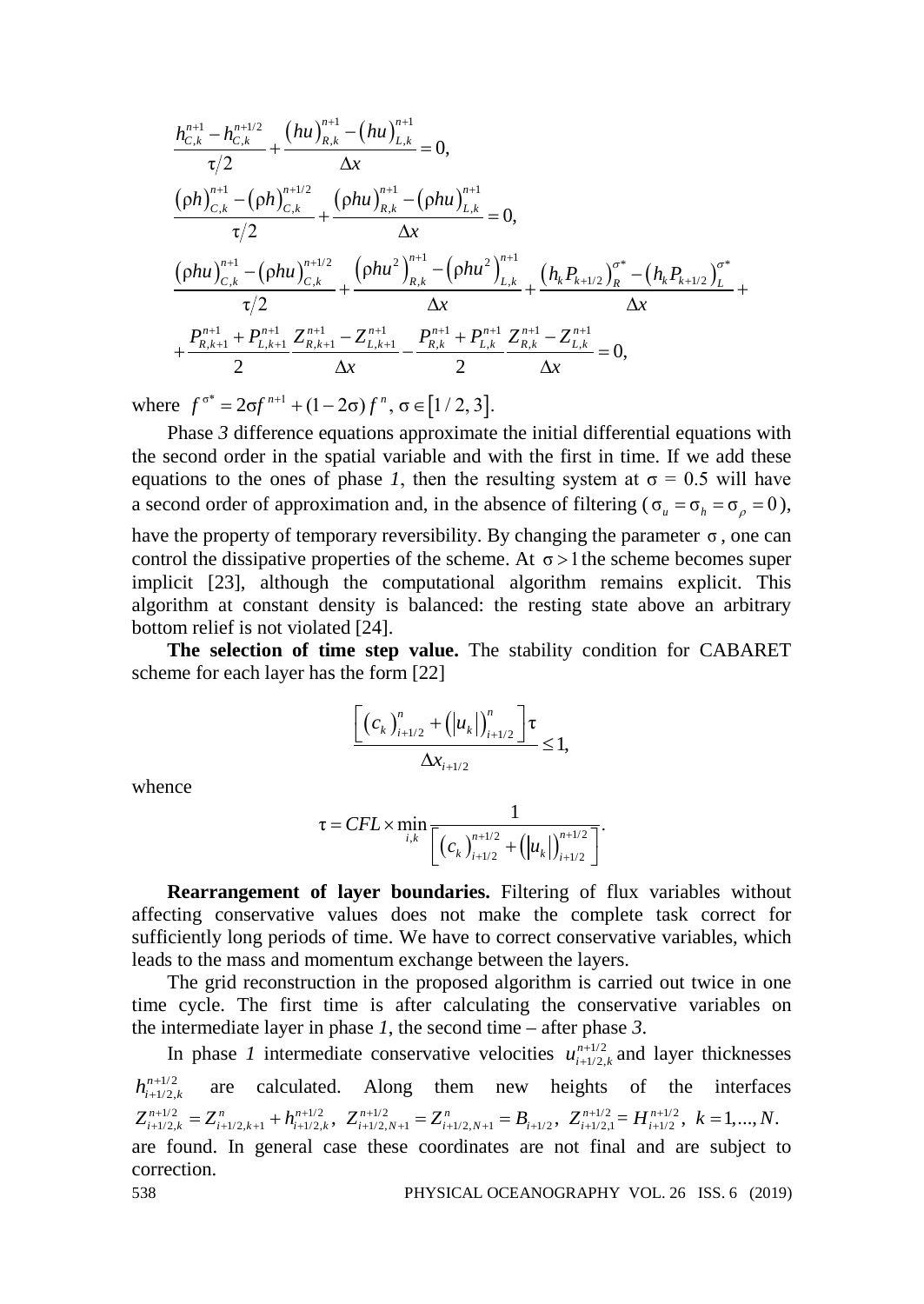We consider three ways to set  $\hat{Z}_{i+1/2,k}^{n+1/2}$  that does not exhaust all the possibilities.

**1.** The heights are not rearranged and  $\hat{Z}_{i+1/2,k}^{n+1/2} = Z_{i+1/2,k}^{n+1/2}$ . In this case, there is no mass and momentum exchange between the layers and the problem remains incorrect.

**2.** New heights of the interfaces are set so that the ratio of the layer thicknesses in each vertical column remains the same (sigma-coordinate):

$$
\hat{Z}_{i+1/2,k}^{n+1/2} = \hat{Z}_{i+1/2,k+1}^{n} + \sigma_k \hat{h}_{i+1/2}^{n+1/2}, \hat{h}_{i+1/2N}^{n+1/2} = \left(H_{i+1/2}^{n+1/2} - B_{i+1/2}\right) / N,
$$
\n
$$
k = 1, ..., N, \quad \sigma_k > 0, \quad \sum_{k=1}^{N} \sigma_k = N.
$$

**3.** The lower boundary of  $k = s$ ,  $N \ge s > 1$  layer remains motionless (Euler), all the boundaries of the layers at  $k > s$  are also motionless and the thicknesses of the layers at  $k < s$  have the specified proportions (sigmacoordinate):

$$
\hat{Z}_{i+1/2,k+1}^{n+1/2} = Z_{i+1/2,k+1}^{0}, k \geq s, \ \hat{Z}_{i+1/2,k}^{n+1/2} = \hat{Z}_{i+1/2,k+1}^{n+1/2} + \sigma_k \tilde{h}_{i+1/2,k}^{n+1/2}, k = 1, ..., s,
$$
  

$$
\tilde{h}_{i+1/2,k}^{n+1/2} = \left(H_{i+1/2}^{n+1/2} - Z_{i+1/2,k+1}^{0}\right)/s, k = 1, ..., s, \ \sigma_k > 0, \ \sum_{k=1}^{s} \sigma_k = s.
$$

The conservation laws lead to the mass and momentum exchange between the layers in the second and third cases. The fluxes between the layers can be approximated with both the first and second order of accuracy.

The first order accuracy fluxs are calculated by the donor cell method, which is as follows. We consider the lowest layer ( $k = N$ ). If  $\hat{h}_{i+1/2,N}^{n+1/2} \leq h_{i+1/2,N}^{n+1/2}$ , then the lower layer thickness decreases by the value  $\Delta h_{i+1/2,N}^{n+1/2} = h_{i+1/2,N}^{n+1/2} - \hat{h}_{i+1/2,N}^{n+1/2} \ge 0$  and a part of its mass  $\Delta m_{i+1/2} = \rho_{i+1/2,N}^{n+1/2} \Delta h_{i+1/2,N}^{n+1/2} \Delta x_{i+1/2}$  and momentum  $\Delta$ (*mu*)<sub>*i*+1/2</sub> =  $\rho_{i+1/2,N}^{n+1/2} u_{i+1/2,N}^{n+1/2} \Delta h_{i+1/2,N}^{n+1/2} \Delta x_{i+1/2}$  enters the cell of the layer lying above. As a result, we obtain:

$$
\begin{aligned} \hat{\rho}_{i+1/2,N}^{n+1/2} &= \rho_{i+1/2,N}^{n+1/2}, \ \hat{u}_{i+1/2,N}^{n+1/2} &= u_{i+1/2,N}^{n+1/2}, \ \hat{Z}_{i+1/2,N}^{n+1/2} &= B_{i+1/2} + \hat{h}_{i+1/2,N}^{n+1/2}, \\ \hat{\rho}_{i+1/2,N-1}^{n+1/2} &= \frac{\rho_{i+1/2,N-1}^{n+1/2}h_{i+1/2,N-1}^{n+1/2} + \rho_{i+1/2,N}^{n+1/2} \Delta h_{i+1/2,N}^{n+1/2}}{h_{i+1/2,N-1}^{n+1/2} + \Delta h_{i+1/2,N}^{n+1/2}}, \\ \hat{u}_{i+1/2,N-1}^{n+1/2} &= \frac{\rho_{i+1/2,N-1}^{n+1/2}u_{i+1/2,N-1}^{n+1/2} + \rho_{i+1/2,N}^{n+1/2}u_{i+1/2,N}^{n+1/2} \Delta h_{i+1/2,N}^{n+1/2}}{\rho_{i+1/2,N-1}^{n+1/2} + \rho_{i+1/2,N}^{n+1/2} \Delta h_{i+1/2,N}^{n+1/2}}. \end{aligned}
$$

In the opposite case when  $\hat{h}_{i+1/2,N}^{n+1/2} \geq h_{i+1/2,N}^{n+1/2}$ , the upper cell gives up part of its mass and momentum to the lower one: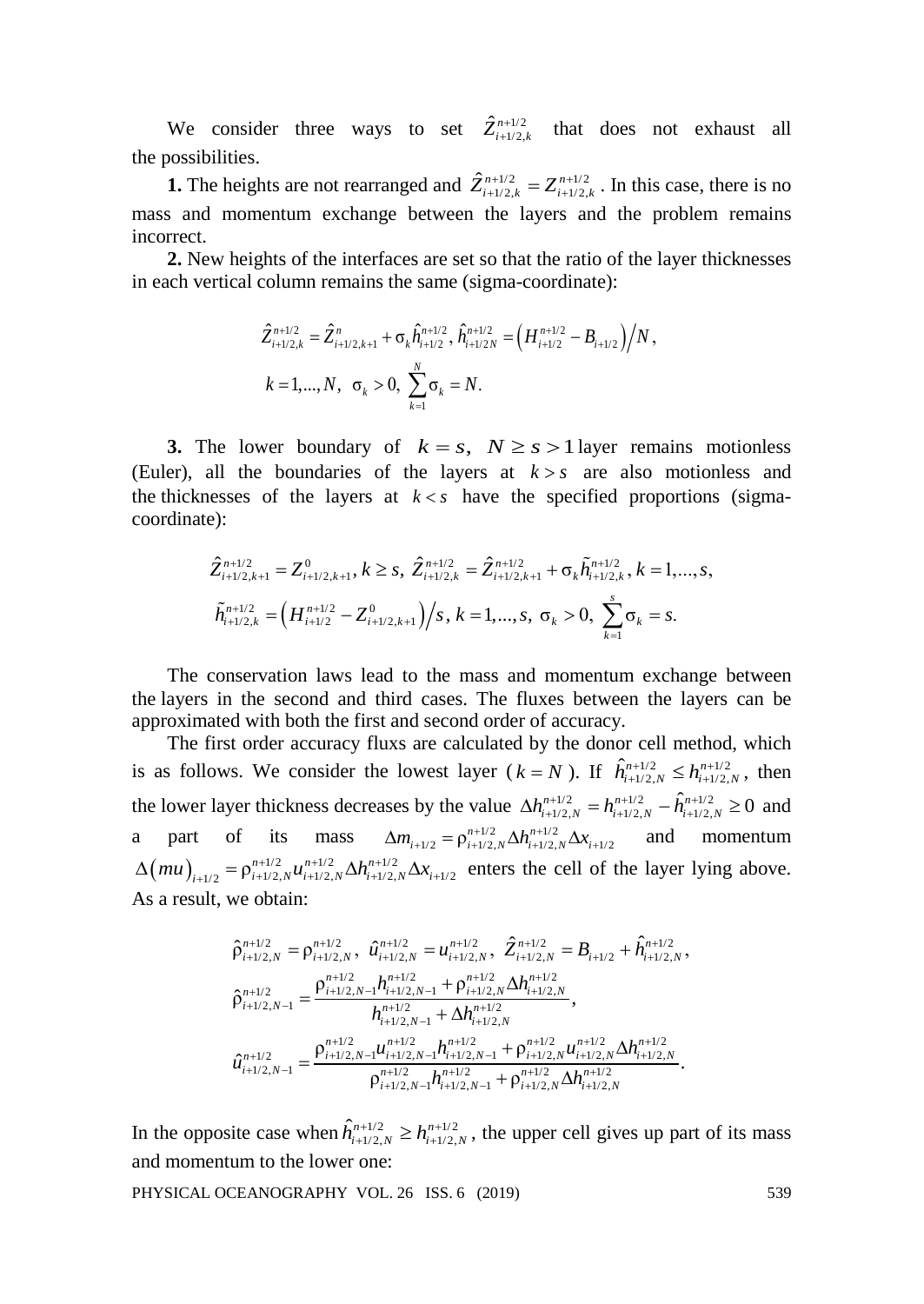$$
\begin{aligned}\n\hat{\rho}_{i+1/2,N-1}^{n+1/2} &= \rho_{i+1/2,N-1}^{n+1/2}, \hat{u}_{i+1/2,N-1}^{n+1/2} = u_{i+1/2,N-1}^{n+1/2}, Z_{i+1/2,N}^{n+1/2} = B_{i+1/2} + \hat{h}_{i+1/2,N}^{n+1/2}, \\
\hat{\rho}_{i+1/2,N}^{n+1/2} &= \frac{\rho_{i+1/2,N}^{n+1/2} h_{i+1/2,N}^{n+1/2} - \rho_{i+1/2,N-1}^{n+1/2} \Delta h_{i+1/2,N}^{n+1/2}}{h_{i+1/2,N}^{n+1/2} - \Delta h_{i+1/2,N}^{n+1/2}}, \\
\hat{u}_{i+1/2,N}^{n+1/2} &= \frac{\rho_{i+1/2,N}^{n+1/2} u_{i+1/2,N}^{n+1/2} - \rho_{i+1/2,N-1}^{n+1/2} u_{i+1/2,N-1}^{n+1/2} \Delta h_{i+1/2,N}^{n+1/2}}{\rho_{i+1/2,N}^{n+1/2} h_{i+1/2,N}^{n+1/2} - \rho_{i+1/2,N-1}^{n+1/2} \Delta h_{i+1/2,N}^{n+1/2}}.\n\end{aligned}
$$

It should be pointed out that in the method of donor cells the densities and velocities are considered piecewise constant functions along the vertical.

The second-order accuracy fluxes are found from the condition according to which the density and horizontal velocity are linear functions on the segment connecting the midpoints of neighboring layers. We consider the cells of two adjacent layers (with the indices  $B$  is the lower layer,  $T$  is the upper layer). By  $\Delta z = h_B - h_{B, required}$  we denote the variation of the boundary between the layers, by  $\Delta x$  – the width of these cells, by  $\Delta m$ ,  $\Delta p$  – the mass and momentum variation of the layers. Then we get the following expressions:

$$
\Delta m = \rho_B \Delta z \Delta x + \frac{1}{2} (h_B + \Delta z) \frac{\rho_T - \rho_B}{(h_T + h_B)/2} \Delta z \Delta x,
$$
  

$$
\Delta p = \rho_B u_B \Delta z \Delta x + \frac{1}{2} (h_B + \Delta z) \frac{\rho_T u_T - \rho_B u_B}{(h_T + h_B)/2} \Delta z \Delta x.
$$

New values of densities and velocities of layers are calculated by the following formulas:

$$
\hat{\rho}_T = \frac{\rho_T h_T \Delta x + \Delta m}{h_{T, required} \Delta x}, \quad \hat{\rho}_B = \frac{\rho_B h_B \Delta x - \Delta m}{h_{B, required} \Delta x},
$$
\n
$$
\hat{u}_T = \frac{\rho_T h_T u_T \Delta x + \Delta p}{\hat{\rho}_T h_{T, required} \Delta x}, \quad \hat{u}_B = \frac{\rho_B h_B u_B \Delta x - \Delta p}{\hat{\rho}_B h_{B, required} \Delta x}.
$$

Recalculation of conservative variables on other layers is carried out similarly, from the lower layers to the upper ones. Then, the corrected conservative variables and layer thicknesses marked with  $\hat{f}^{n+1/2}$  symbol are taken as final values  $f^{n+1/2}$  and are used in the next phase *2*. A similar correction of conservative variables is also carried out after phase *3*.

**Artificial (turbulent) viscosity.** In gas dynamics problems the artificial viscosity method is used to regularize the numerical solution in the presence of shock waves [25]. A difference operator is added to the numerical algorithm, which approximates the so-called second – bulk viscosity, the coefficient at which is proportional to the spatial step of the grid and is found from the condition of the fastest attenuation of the highest frequency harmonic [26]. In the areas of rarefaction waves where the velocity divergence is positive, the artificial viscosity is zeroed. This provides the monotonicity of the numerical solution on compression waves and does not spoil rarefaction waves.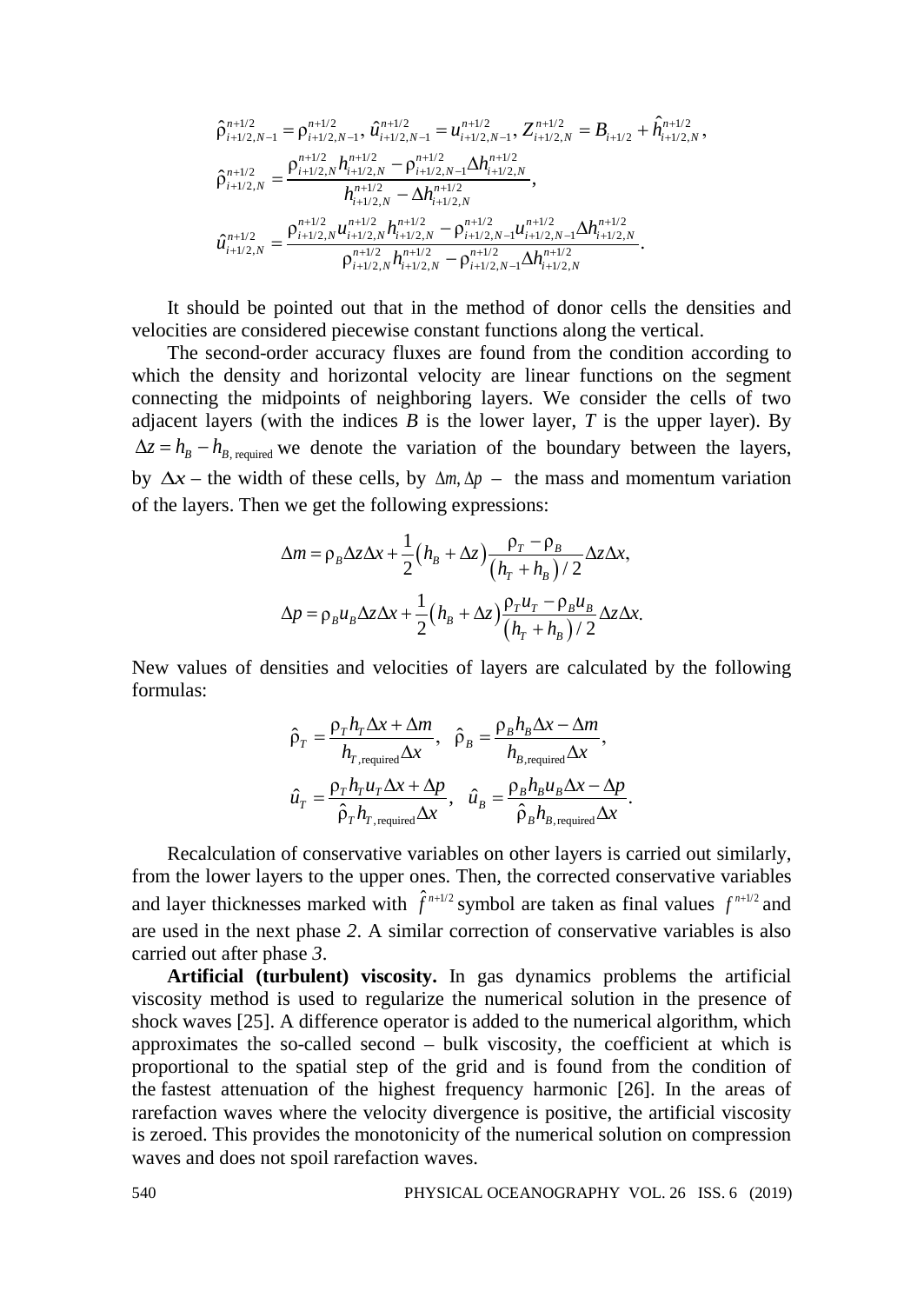In the case of multilayer hydrodynamics, the inclusion of linear artificial viscosity is reduced to the modification in phase *1* and phase *3* of the flux grid pressure function on the vertical faces of the computational grid. For phase *1*:

$$
(P_{k+1/2})_j^n \leftarrow (P_{k+1/2}^*)_j^n = (P_{k+1/2})_j^n - \theta_{k,j}^* (\rho c)_{k,j}^n (u_{k,j+1/2}^n - u_{k,j-1/2}^n),
$$
  
\n
$$
\theta_{k,j}^* = \begin{cases}\n\theta & \text{if } u_{k,j+1/2}^n - u_{k,j-1/2}^n < 0, \\
0 & \text{if } u_{k,j+1/2}^n - u_{k,j-1/2}^n \ge 0,\n\end{cases}
$$

where  $c_i = \sqrt{P_{k+1}/\rho_k}$  is a local speed of sound,  $\theta \sim 1$  is a dimensionless parameter. For phase *3*:

$$
(P_{k+1/2})_j^{n+1} \leftarrow (P_{k+1/2}^*)_j^{n+1} = (P_{k+1/2})_j^{n+1} - \theta_{k,j}^* (\rho c)_{k,j}^{n+1/2} (u_{k,j+1/2}^{n+1/2} - u_{k,j-1/2}^{n+1/2}),
$$
  
\n
$$
\theta_{k,j}^* = \begin{cases}\n\theta & \text{if } u_{k,j+1/2}^{n+1/2} - u_{k,j-1/2}^{n+1/2} < 0, \\
0 & \text{if } u_{k,j+1/2}^{n+1/2} - u_{k,j-1/2}^{n+1/2} \ge 0.\n\end{cases}
$$

**A generalization for the case of two spatial dimensions.** A transition from the one-dimensional algorithm described above to the two-dimensional multilayer one is carried out similarly to that described in [27] for single-layer shallow water on a sphere. The consideration of Coriolis force in the CABARET scheme, which operates with two types of variables (conservative and flux), does not cause difficulties and does not impose additional restrictions on the time step.

#### **Algorithm Verification**

The purpose of verification is to check the algorithm for the absence of programming errors, computational stability and convergence on problems that can be compared with an analytical solution or with a numerical solution obtained by other authors. The proposed algorithm coincides with that described in [24] for one layer and constant density. In the presence of one layer and variable density the new multilayer algorithm coincides with that described in [28].

The features of multilayer models are already evident in problems with two or three layers [29–31]. In these works, the examples of calculations of model problems, on which our methodology was tested, are given. It should be noted that in the mentioned papers the results of the solution for a certain moment of time on fixed computational grids are presented, and the behavior of the numerical solution on large time intervals and on the grids of various densities is not studied.

We will illustrate the stability problems of the numerical solution of multilayer shallow water equations in the absence of mass and momentum exchange between layers on the two-layer problem of A. Kurganov from [30]. The initial data (Fig. 3) are as follows:

$$
u_1(x,0) = 0, 4, \rho_1 = 0, 98, h_1(x,0) = \begin{cases} 1 & \text{if } 2 \ge |x| \ge 1, \\ 1 - 0, 25\sin(2\pi x) & \text{if } |x| < 1, \end{cases}
$$
  

$$
u_2(x,0) = -0, 4, \rho_2 = 1, h_2(x,0) = \begin{cases} 1 & \text{if } 2 \ge |x| \ge 1, \\ 1 + 0, 25\sin(2\pi x) & \text{if } |x| < 1. \end{cases}
$$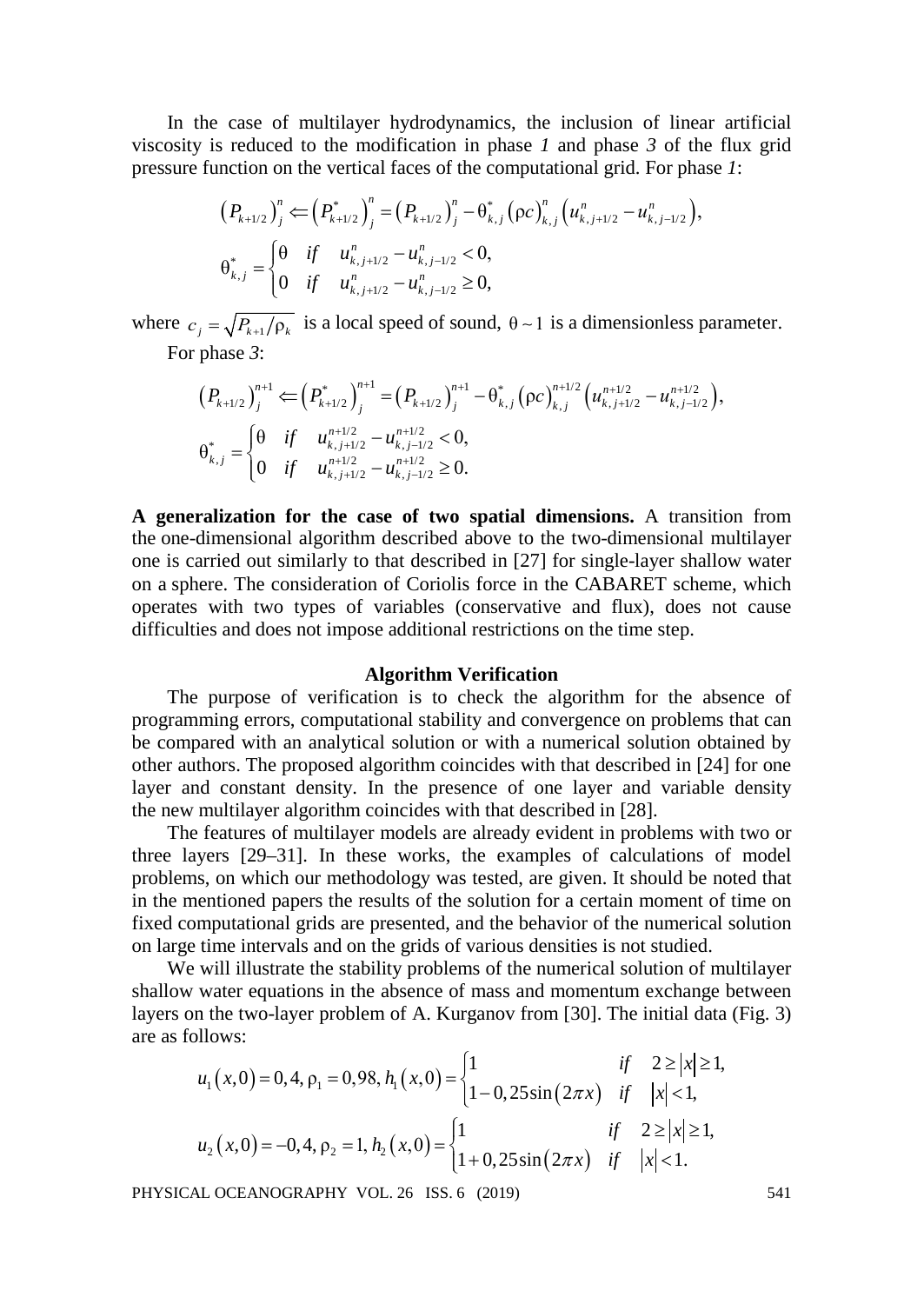Bottom relief  $B(x) = -2$ ,  $x \in [-2, 2]$ ,  $g = 10$ . Computational grid – 801 node on *x*axis.



**Fig. 3.** Initial conditions

The results of calculations according to the CABARET scheme are shown in Fig. 4. The calculations were carried out with the following parameters:  $\sigma_u = \sigma_h = \sigma_\rho = 2/3$ ,  $\sigma^* = 3$ ,  $\theta = 0$ , *CFL* = 0,3. Graphs of the layer interfaces and their velocities at time  $t = 0.5$  are given in Fig. 4, *a*, *b*. They practically coincide with those presented in [30]. When the calculation is continued, the thickness of the layers degenerates and at  $t = 0.65$  the calculation ceases (Fig. 4, *c*, *d*).



**Fig. 4.** Calculation on the 800 cell grid by the CABARET scheme: boundaries and velocity of the layers at  $t = 0.5$  (*a*, *b*) and  $t = 0.65$  (*c*, *d*)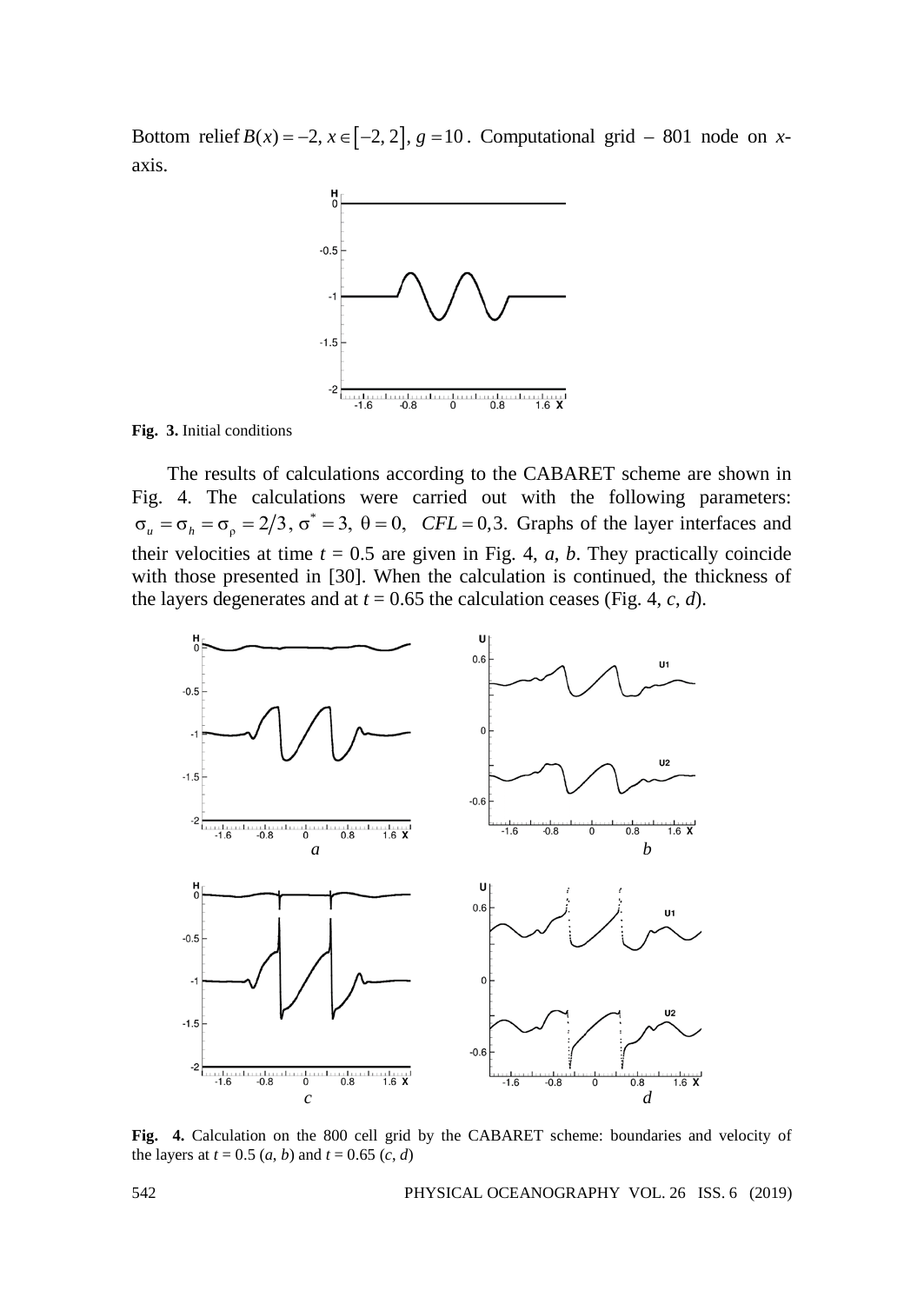If we use a denser grid with the number of nodes 1601, then the loss of stability occurs much earlier. On a coarser grid (at  $N = 201$ ) the instability develops more slowly (Fig. 5) but poor problem conditioning inevitably leads to an abortion of calculation.

The computational grid rearrangement and the resulting exchange of mass and momentum between the layers largely regularize the problem [15, 32–34], however, in this case the proper choice of filtrering parameters and artificial viscosity remains very important.



**Fig. 5.** Calculation on the 200 cell grid by the CABARET scheme: boundaries and velocity of the layers at  $t = 0.5$   $(a, b)$  and  $t = 1$   $(c, d)$ 

### **Calculation of the barotropic flux according to the multilayer model with regard to the mass and momentum exchange between the layers**

We consider the problem of fluid oscillations in a basin with a flat bottom and a free boundary form perturbed at the initial moment. The problem parameters, initial and boundary conditions are defined as follows:

$$
x \in [-5, 5], B(x) = -2, u(x, t_0) = 0, u(-5, t) = u(5, t) = 0, p = 1, g = 10,
$$
  

$$
H(x, t_0) = \begin{cases} \frac{1}{2} \left( 1 + \cos\left(\frac{2\pi x}{5}\right) \right) & \text{if } -\frac{5}{2} < x < \frac{5}{2}, \\ 0 & \text{else.} \end{cases}
$$

The calculation was carried out according to the CABARET scheme according to a single-layer model and at  $N = 10$  number of layers on the sigma-coordinate with the same layer thicknesses up to  $t = 6$  point in time corresponding to more than one period of surface oscillation. In Fig. 6, *a* the shape of the free surface at PHYSICAL OCEANOGRAPHY VOL. 26 ISS. 6 (2019) 543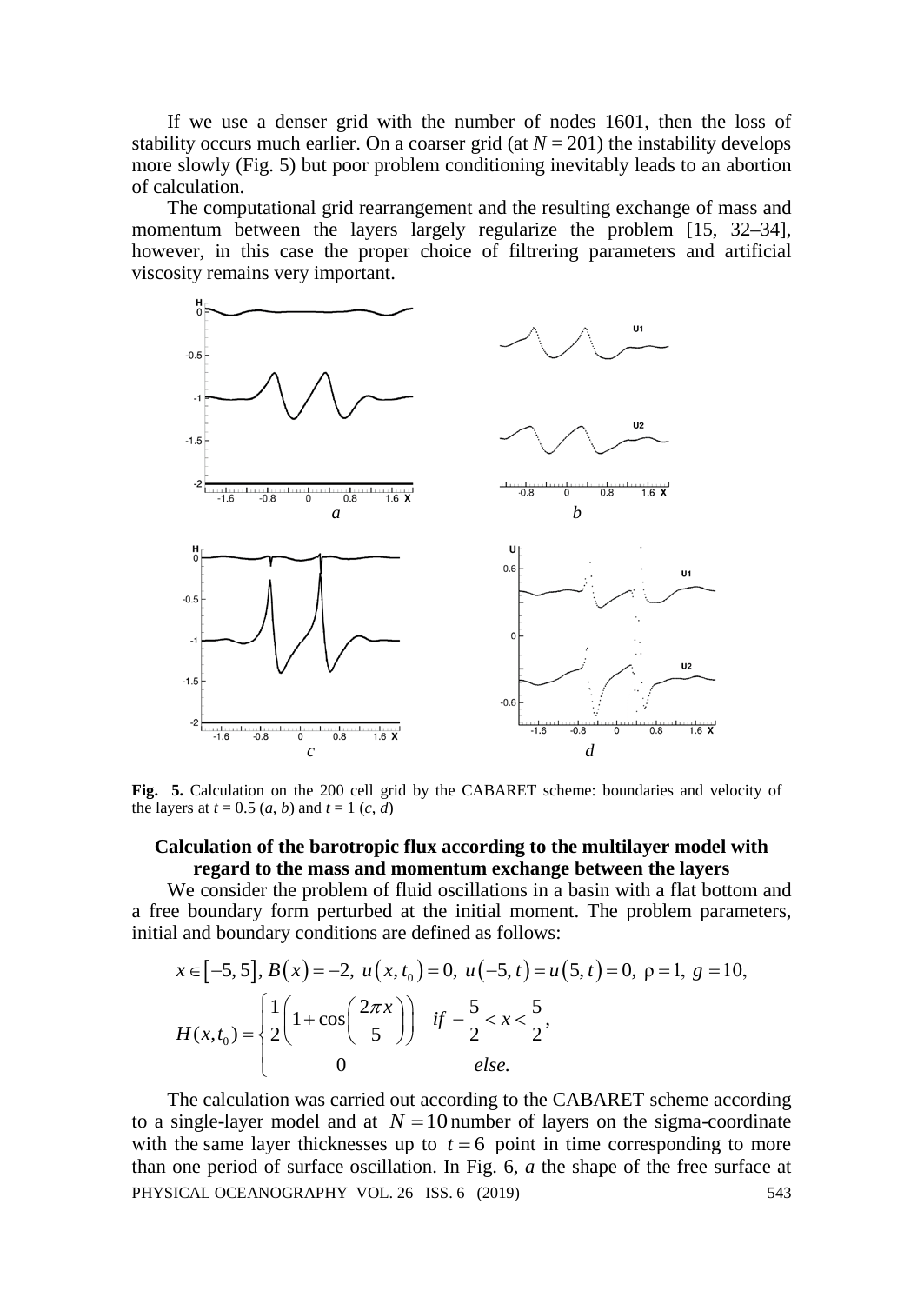the initial moment is represented, in Fig. 6,  $b -$  the free surface at  $t = 6$  and  $N_x = 128$  number of computational cells.



**Fig. 6.** Form of the liquid surface:  $a$  – initial conditions,  $b$  – at  $t = 6$ . Solid line denotes one-layer water, the markers – multilayer water (number of the layers  $N = 10$ )

The calculations were carried out at  $\sigma_u = \sigma_h = \sigma_o = 2 / 3$ ,  $\sigma^* = 2$ ,  $\theta = 0$ ,

 $CFL = 0,3$  parameters. As the calculation time increases and the grid thickens, the algorithm does not lose stability and demonstrates the grid convergence.

### **Conclusion**

Multilayer hydrostatic model with a free surface excluding the mass and momentum exchange between the layers are incorrect in most cases and cannot be used in practical calculations. Rearrangement of the computational grid at each time step can regularize the problem. However, in order to provide guaranteed stability it is necessary to use filtering of flux variables and artificial viscosity simulating the turbulent mixing. Further development of the proposed model will be aimed at developing rules for the application of the described methods for regularizing the solution that minimizes the numerical dissipation.

#### **REFERENCES**

- 1. Marchuk, G.I., Dymnikov, V.P. and Zalesny, V.B., 1987. [*Mathematical Models in Geophysical Hydrodynamics and Methods of their Numerical Implementation*]. Leningrad: Gidrometeoizdat, 296 p. (in Russian).
- 2. Zalesny, V.B., Marchuk, G.I., Agoshkov, V.I., Bagno, A.V., Gusev, A.V., Diansky, N.A., Moshonkin, S.N., Tamsalu, R. and Volodin, E.M., 2010. Numerical Simulation of Large-Scale Ocean Circulation Based on the Multicomponent Splitting Method. *Russian Journal of Numerical Analysis and Mathematical Modelling*, [e-journal] 25(6), pp. 581-609. https://doi.org/10.1515/RJNAMM.2010.036
- 3. Marchuk, G.I., Paton, B.E., Korotaev, G.K. and Zalesny, V.B., 2013. Data-Computing Technologies: A New Stage in the Development of Operational Oceanography. *Izvestiya,*   $Atmospheric$ doi:10.1134/S000143381306011X
- 4. Dotsenko, S.F., Zalesny, V.B. and Sannikova, N.K.V., 2016. Block Approach to the Simulation of Circulation and Tides in the Black Sea. *Physical Oceanography*, [e-journal] (1), pp. 3-19. doi:10.22449/1573-160X-2016-1-3-19
- 5. Zalesny, V.B., Gusev, A.V. and Fomin, V.V., 2016. Numerical Model of Nonhydrostatic Ocean Dynamics Based on Methods of Artificial Compressibility and Multicomponent Splitting. *Oceanology*, [e-journal] 56(6), pp. 876-887. doi:10.1134/S0001437016050167
- 6. Goloviznin, V.M., Zaytsev, M.A., Karabasov, S.A. and Korotkin, I.A., 2013. [*New Algorythms of Numerical Hydrodynamic for Multiprocessor Computational System*]. Moscow: MSU, 467 p. (in Russian).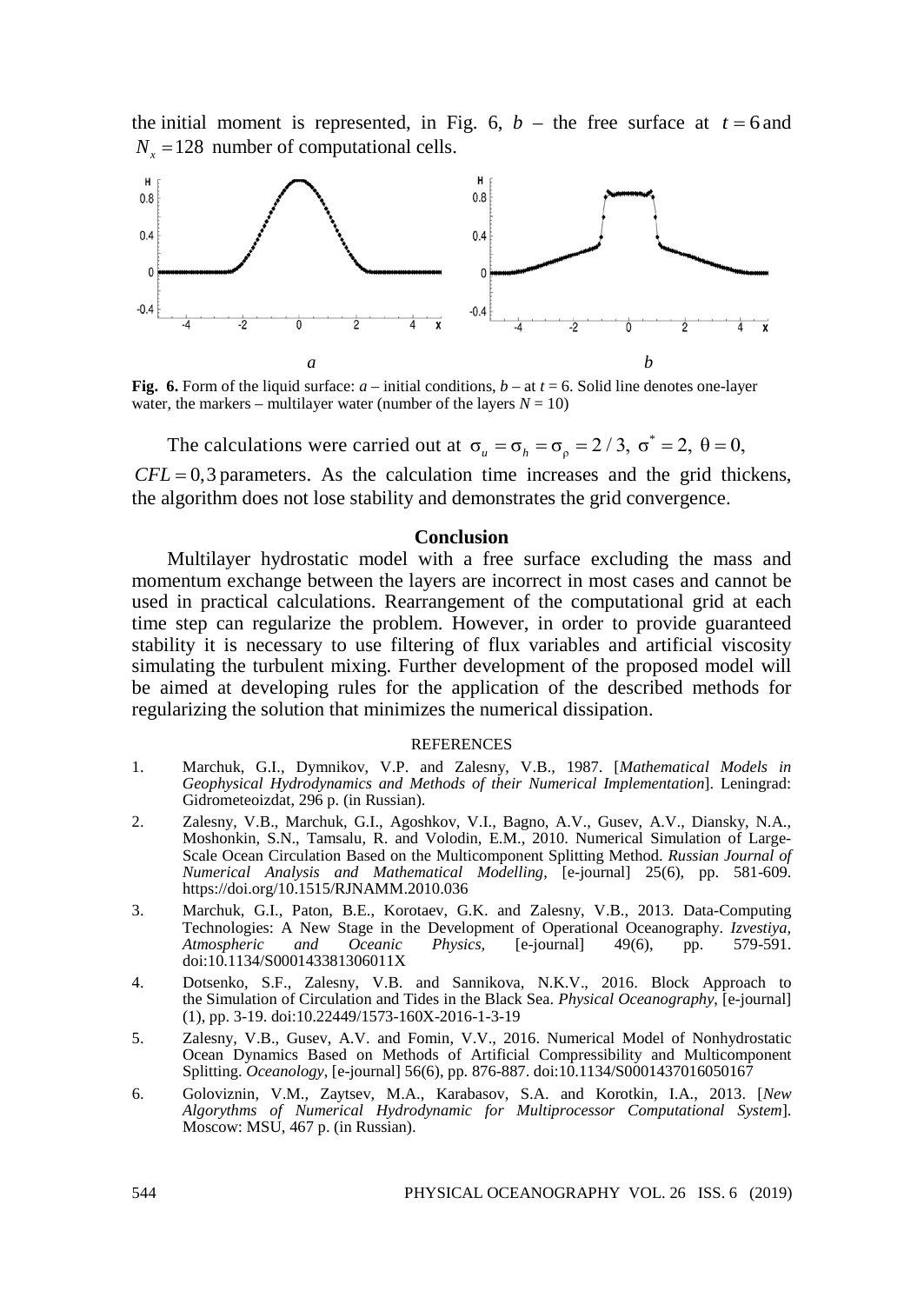- 7. Audusse, E., 2005. A Multilayer Saint-Venant Model: Derivation and Numerical Validation. *Discrete & Continuous Dynamical Systems - B*, [e-journal] 5(2), pp. 189-214. https://doi.org/10.3934/dcdsb.2005.5.189
- 8. Audusse, E. and Bristeau, M.-O., 2007. Finite-Volume Solvers for a Multilayer Saint-Venant System. *International Journal of Applied Mathematics and Computer Science*, [e-journal] 17(3), pp. 311-320. https://doi.org/10.2478/v10006-007-0025-0
- 9. Ovsyannikov, L.V., 1979. Two-Layer "Shallow Water" Model. *Journal of Applied Mechanics and Technical Physics*, [e-journal] 20(2), pp. 127-135. https://doi.org/10.1007/BF00910010
- 10. Duchêne, V., 2013. A Note on the Well-Posedness of the One-Dimensional Multilayer Shallow Water Model. Available at:<https://hal.archives-ouvertes.fr/hal-00922045/document> [Accessed: 12 July 2019].
- 11. Chandrasekhar, S., 1961. *Hydrodynamic and Hydromagnetic Stability*. London: Oxford University Press, 652 p.
- 12. Chukharev, A.M., Runovsky, K.V. and Kulsha, O.E., 2017. Modeling of Turbulent Patches Statistical Distribution in the Stratified Ocean Layers. *Physical Oceanography*, [e-journal] (5), pp. 31-41. doi:10.22449/1573-160X-2017-5-31-41
- 13. Kollman, V., ed., 1980. *Prediction Methods for Turbulent Flows*. Washington, D.C.: Hemisphere Pub., 468 p.
- 14. Audusse, E., Bristeau, M.-O., Perthame, B. and Sainte-Marie, J., 2011. A Multilayer Saint-Venant System with Mass Exchanges for Shallow Water Flows. Derivation and Numerical Validation. *ESAIM: M2AN*, [e-journal] 45(1), pp. 169-200[. doi:10.1051/m2an/2010036](https://doi.org/10.1051/m2an/2010036)
- 15. Audusse, E., Benkhaldoun, F., Sari, S., Seaid, M. and Tassi, P., 2014. A Fast Finite Volume Solver for Multi-Layered Shallow Water Flows with Mass Exchange. *Journal of Computational Physics*, [e-journal] 272, pp. 23-45.<https://doi.org/10.1016/j.jcp.2014.04.026>
- 16. Hirt, C.W., Amsden, A.A. and Cook, J.L., 1974. An Arbitrary Lagrangian Eulerian Computing Method for All Flow Speeds. *Journal of Computational Physics*, [e-journal] 14(3), pp. 227-253. https://doi.org/10.1016/0021-9991(74)90051-5
- 17. Ringler, T.D. and Randall, D.A., 2002. The ZM Grid: An Alternative to the Z Grid. *Monthly Weather Review*, [e-journal] 130(5), pp. 1411-1422. https://doi.org/10.1175/1520- 0493(2002)130<1411:TZGAAT>2.0.CO;2
- 18. Audusse, E., Bristeau, M.-O., Pelanti, M. and Sainte-Marie, J., 2011. Approximation of the Hydrostatic Navier-Stokes System for Density Stratified Flows by a Multilayer Model: Kinetic Interpretation and Numerical Solution. *Journal of Computational Physics*, [e-journal] 230(9), pp. 3453-3478. https://doi.org/10.1016/j.jcp.2011.01.042
- 19. Stewart, A.L. and Dellar, P.J., 2010. Multilayer Shallow Water Equations with Complete Coriolis Force. Part 1. Derivation on a Non-Traditional Beta-Plane. *Journal of Fluid Mechanics*, [e-journal] 651, pp. 387-413. https://doi.org/10.1017/S0022112009993922
- 20. Bermudez, A. and Vazquez, M.E., 1994. Upwind Methods for Hyperbolic Conservation Laws with Source Terms. *Computers & Fluids*, [e-journal] 23(8), pp. 1049-1071. https://doi.org/10.1016/0045-7930(94)90004-3
- 21. Toro, E.F., 2009. *Riemann Solvers and Numerical Methods for Fluid Dynamics*. Berlin: Springer, 724 p. doi:10.1007/b79761
- 22. Karabasov, S.A. and Goloviznin, V.M., 2009. Compact Accurately Boundary-Adjusting High-Resolution Technique for Fluid Dynamics. *Journal of Computational Physics*, [e-journal] 228(19), pp. 7426-7451. https://doi.org/10.1016/j.jcp.2009.06.037
- 23. Goloviznin, V.M., Kanyukova, V.D. and Samarskaya, E.A., 1983. Super-Implicit Difference Schemes of Gas Dynamics. *Differential Equations*, 19(7), pp. 1186-1197.
- 24. Goloviznin, V.M. and Isakov, V.A., 2017. Balance-Characteristic Scheme as Applied to the Shallow Water Equations over a Rough Bottom. *Computational Mathematics and Mathematical Physics*, [e-journal] 57(7), pp. 1140-1157. https://doi.org/10.1134/S0965542517070089
- 25. Richtmyer, R.D. and Morton, K.W., 1967. *Difference Methods for Initial-Value Problems*. New York: Interscience Publishers, 405 p.
- 26. Goloviznin, V.M., 1982. On a Method of Introducing Artificial Dissipation into the Variational-Difference Schemes of Magnetohydrodynamics. *USSR Computational Mathematics* and *Mathematical Physics*, https://doi.org/10.1016/0041-5553(82)90172-0